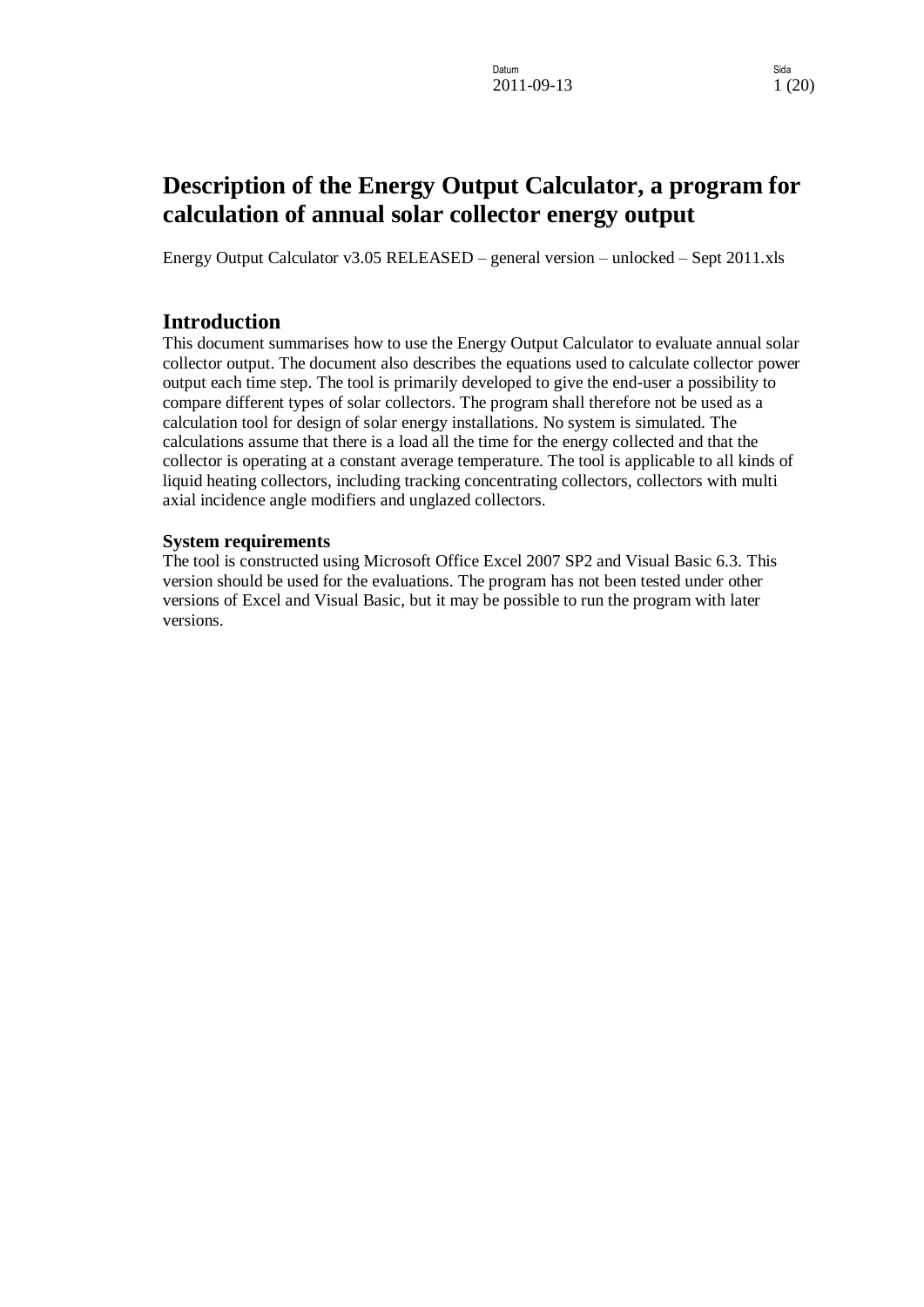| Datum      | Beteckning | Sida  |
|------------|------------|-------|
| 2011-09-13 |            | 2(20) |

# **Table of contents**

| <b>Introduction</b>                                                                                                                                  | 1           |
|------------------------------------------------------------------------------------------------------------------------------------------------------|-------------|
| System requirements                                                                                                                                  | 1           |
| Description of the program                                                                                                                           | 3           |
| Information flow                                                                                                                                     | 3           |
| User input                                                                                                                                           | 3           |
| Calculations                                                                                                                                         | 6           |
| Results                                                                                                                                              | 6           |
| <b>Appendices</b>                                                                                                                                    | 6           |
| <b>References</b>                                                                                                                                    | 7           |
| A. Example from the output sheet                                                                                                                     | 0           |
| <b>B. Description of the calculations</b>                                                                                                            | 2           |
| Calculation of the heat output per time step (1 hour)                                                                                                | 2           |
| Calculation of incidence angle modifier $K_{\vartheta b}(\vartheta_i)$                                                                               | 3           |
| Calculations of incidence angle modifier<br>"Simple one directional incidence angle modifier. Case 1 above"<br>"User defined. Case 2 above"          | 4<br>4<br>4 |
| Calculations of solar incidence angles $\vartheta_i$ , $\vartheta_{\text{sunEW}}$ and $\vartheta_{\text{sunNS}}$ onto a collector plane              | 4           |
| Calculation of solar radiation onto a tilted collector plane with free orientation Tilt $\beta$ and Azimuth $\gamma$<br>including tracking surfaces. | 5           |
| Formulation of transformation of angles for fixed and tracking collector surfaces                                                                    | 6           |
| C. Short explanation of input parameters and description of output data                                                                              | 7           |
| Generally                                                                                                                                            | 7           |
| "Collector information"                                                                                                                              | 7           |
| Measurements according to: Steady State (EN 12975-2, chapter 6.1)                                                                                    | 7           |
| Measurements according to: Quasi Dynamic Testing (EN 12975-2, chapter 6.3)<br>"Distribution temperature"                                             | 7<br>8      |
| "IAM Type"                                                                                                                                           |             |
| "Simple"                                                                                                                                             | 8<br>8      |
| "User defined"                                                                                                                                       | 8           |
| Description of the output sheet                                                                                                                      | 9           |
| D. Interpolation of IAM type parameters                                                                                                              | 10          |
| E. Nomenclature                                                                                                                                      | 11          |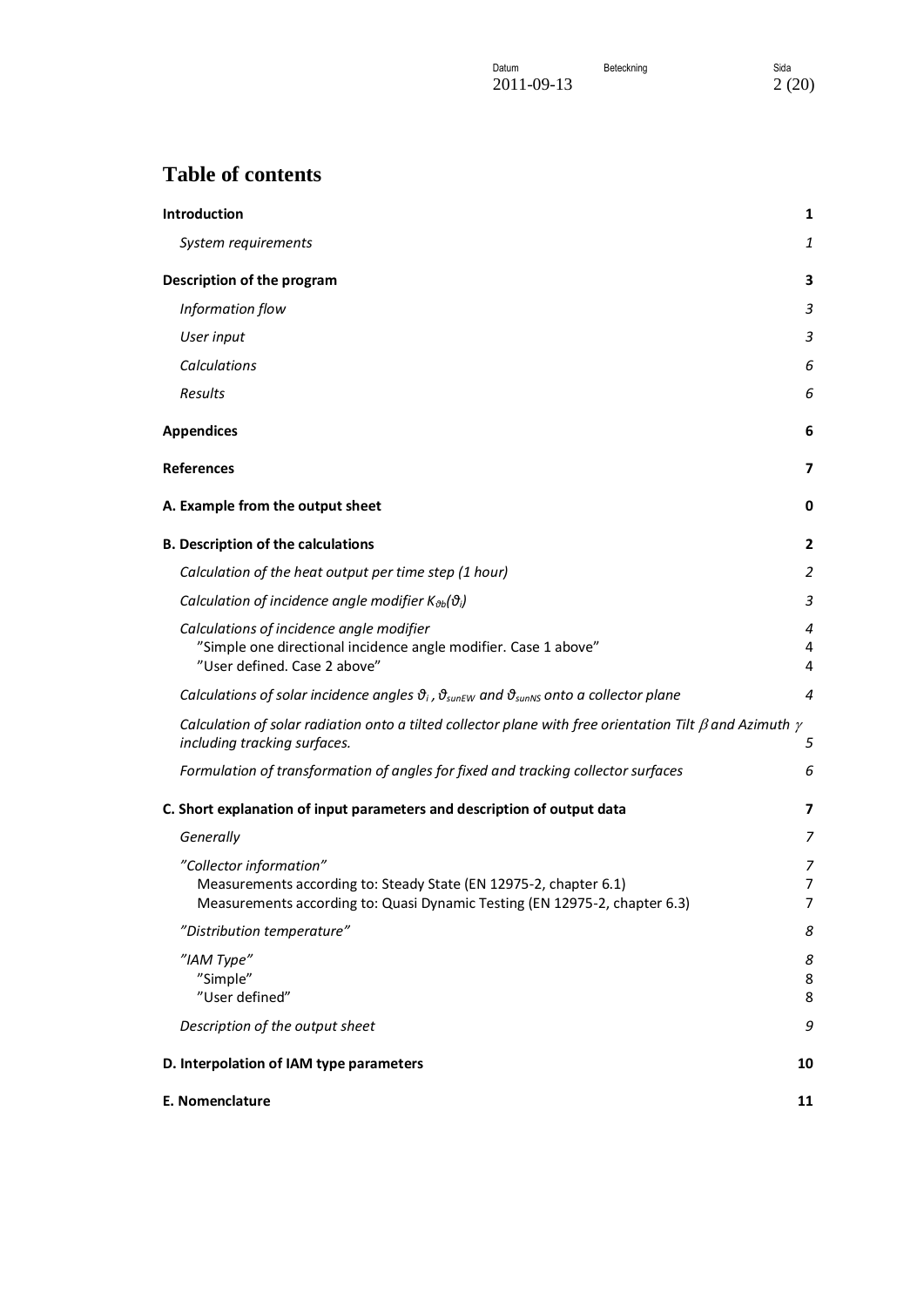### <span id="page-2-0"></span>**Description of the program Information flow**

<span id="page-2-1"></span>The user of this code starts by pressing the button "Start evaluation" [Figure 1.](#page-2-3) In the user interface that then appears, the user is asked to input data, see "User input" below. When the data has been typed, the Visual Basic code calculates the monthly amount of heat that could be extracted from the solar collector. The results are presented as a table and as a graph. The calculation is based on hourly values and hourly output values are also produced, however, these are not shown to the user as default but are presented in a hidden sheet.

### <span id="page-2-2"></span>**User input**

When pressing the "Start evaluation" button, the user is prompted to input information on the location of the collector installation and on the collector mean operating temperatures (which are assumed to be constant over the year). This version is limited to Athens, Davos, Stockholm and Wurzburg and to temperatures from  $0^{\circ}$ C to  $100^{\circ}$ C [\(Figure 2\)](#page-3-0). Location weather data is then taken from a hidden sheet.

Next is the input of collector data. The former are to be chosen according to the test method that has been applied to derive the model parameters [\(Figure 3](#page-3-1) and [Figure 4](#page-3-2) for Quasi Dynamic or Steady State test data respectively).

After this the input on Incidence Angle Modifier (IAM) type and parameters are supplied [\(Figure 5\)](#page-4-0).

Finally the type of tracking and tilt angle is chosen [\(Figure 6\)](#page-5-3) and the "Run" button is pressed to perform the calculations. The output calculation can also be executed or the program can be terminated from either of the three previous tabs.

See also Appendix C "Short explanation of input parameters and description of output data".

|                | A | R                         |                                                                            | F | G                                                                                       | н |  |
|----------------|---|---------------------------|----------------------------------------------------------------------------|---|-----------------------------------------------------------------------------------------|---|--|
|                |   |                           |                                                                            |   |                                                                                         |   |  |
| 2              |   |                           | Evaluation of thermal solar collectors                                     |   |                                                                                         |   |  |
| 3              |   |                           | 1. Activate macros for this workbook.                                      |   |                                                                                         |   |  |
| $\overline{4}$ |   |                           | 2. Push Start evaluation to evaluate the performance of a solar collector. |   |                                                                                         |   |  |
| 5              |   |                           |                                                                            |   | 3. More information on the program can be obtained in the About tab in this Excel file. |   |  |
| $\overline{6}$ |   |                           |                                                                            |   |                                                                                         |   |  |
|                |   |                           | <b>Start evaluation</b>                                                    |   |                                                                                         |   |  |
| 8              |   |                           |                                                                            |   |                                                                                         |   |  |
| 9              |   |                           |                                                                            |   |                                                                                         |   |  |
| 10             |   |                           |                                                                            |   |                                                                                         |   |  |
| 11             |   | <b>Additional options</b> |                                                                            |   |                                                                                         |   |  |
| 12             |   |                           | Weather data can be added for a new location:                              |   | Add new location                                                                        |   |  |
| 13             |   |                           |                                                                            |   |                                                                                         |   |  |
| 14             |   |                           |                                                                            |   |                                                                                         |   |  |
| 15             |   |                           | Previously calculated results can be cleared:                              |   | Clear previous results!                                                                 |   |  |
| 16             |   |                           |                                                                            |   |                                                                                         |   |  |
| 17             |   |                           |                                                                            |   |                                                                                         |   |  |
|                |   | Figure 1 Moin coroon      |                                                                            |   |                                                                                         |   |  |

<span id="page-2-3"></span>**Figure 1. Main screen.**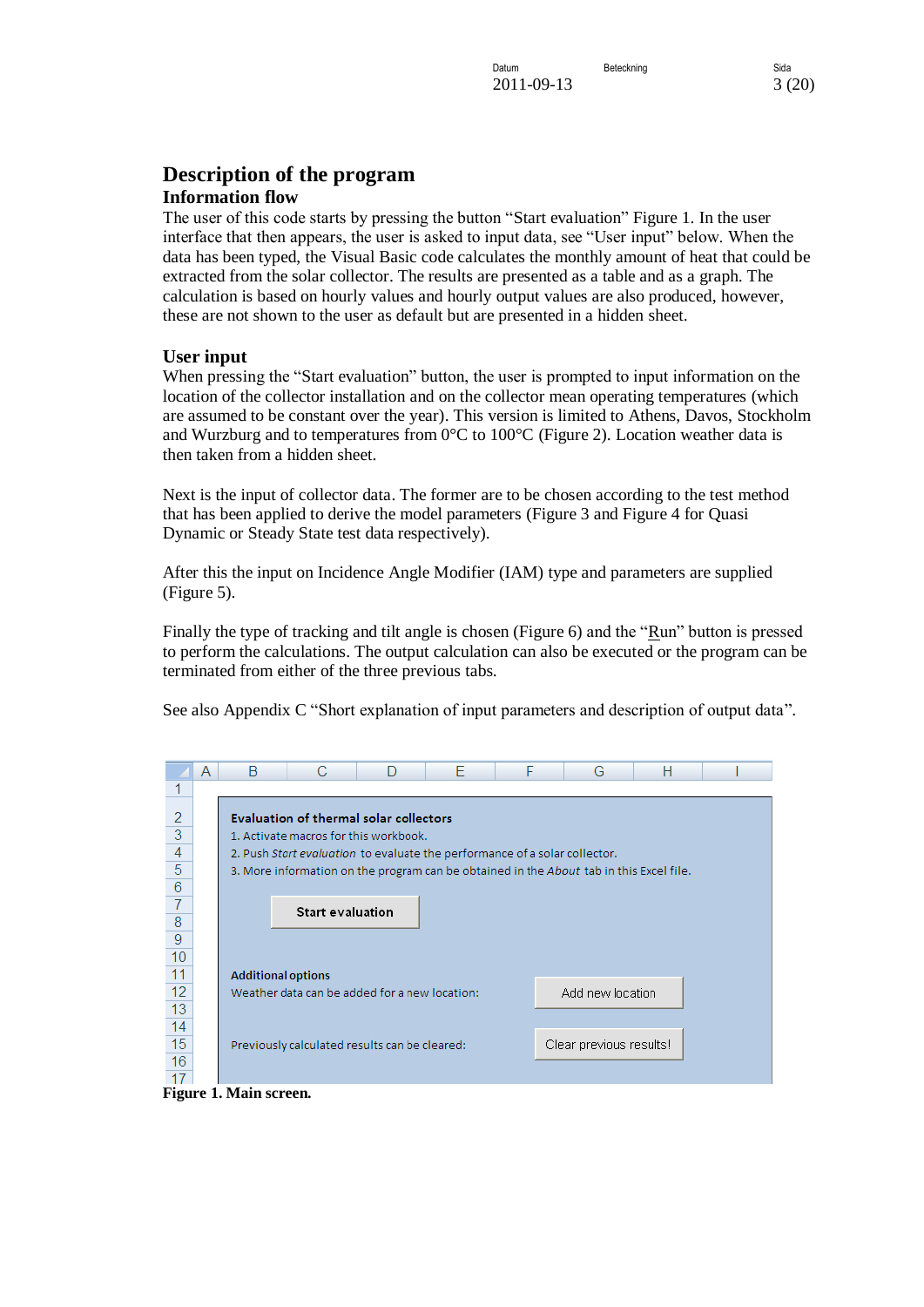| <b>Evaluation of annual energy output</b>                                                                                                                           | $\overline{\mathsf{x}}$                                              |
|---------------------------------------------------------------------------------------------------------------------------------------------------------------------|----------------------------------------------------------------------|
| <b>Energy Output Calculator</b><br>Version 3.05 (September 2011)<br>Label, location & collector data   Evaluation method & parameters   IAM type   Type of tracking |                                                                      |
|                                                                                                                                                                     |                                                                      |
| Identification label for the solar collector:                                                                                                                       | Optional label                                                       |
| Location:                                                                                                                                                           | Stockholm                                                            |
| Collector mean temperature:<br>$(0-100^{\circ}$ C are valid)                                                                                                        | 75<br>25<br>$^{\circ}$ C<br>$\circ \subset$<br>50<br>$\circ \subset$ |
| Aperture area                                                                                                                                                       | 2.5<br>[m <sup>2</sup> ]                                             |
|                                                                                                                                                                     | Run<br>Cancel<br>Next $\rightarrow$                                  |

<span id="page-3-0"></span>**Figure 2. Location input.**

| <b>Evaluation of annual energy output</b>                                                              |                                                                                                               |                       |                                                     |               | $\times$ |
|--------------------------------------------------------------------------------------------------------|---------------------------------------------------------------------------------------------------------------|-----------------------|-----------------------------------------------------|---------------|----------|
| <b>Energy Output Calculator</b><br>Version 3.05 (September 2011)                                       |                                                                                                               |                       |                                                     |               |          |
| Label, location & collector data                                                                       | Evaluation method & parameters   IAM type   Iype of tracking                                                  |                       |                                                     |               |          |
| Choose evaluation method:                                                                              | C Steady State (Acc. to EN 12975-2, Chapter 6.1)<br>C Quasi Dynamic Testing (Acc. to EN 12975-2, Chapter 6.3) |                       |                                                     |               |          |
| 0.70<br>[-] (based on aperture)<br>$F'(\tau,\alpha)$ en                                                |                                                                                                               |                       | $\overline{\nabla}$ Options for unglazed collectors |               |          |
| 1.0<br>[-] Diffuse angle modifier.<br>$K\theta$ , d                                                    |                                                                                                               | c4                    | 0.5                                                 | $[\cdot]$     |          |
| 3.00<br>$[W/m^2K]$<br>C1                                                                               |                                                                                                               | c6                    | 0.05                                                | [s/m]         |          |
| 0.015<br>$[W/m^2K^2]$<br>c2                                                                            |                                                                                                               |                       |                                                     |               |          |
| 0.2<br>[J/m <sup>3</sup> K]<br>c3                                                                      |                                                                                                               |                       |                                                     |               |          |
| 3,6<br>$a1 = c1 + 3c3$<br>0.015<br>[W/m <sup>2</sup> K <sup>2</sup> ] (based on aperture)<br>$d2 = c2$ | [W/m <sup>2</sup> K] (based on aperture; including wind 3 m/s)                                                | $\leftarrow$ Previous | Next $\rightarrow$                                  | Run<br>Cancel |          |

<span id="page-3-1"></span>**Figure 3. Input of collector constants based on Dynamic testing.**

| <b>Evaluation of annual energy output</b>                                                                                                                                                                                                        | × |
|--------------------------------------------------------------------------------------------------------------------------------------------------------------------------------------------------------------------------------------------------|---|
| <b>Energy Output Calculator</b><br>Version 3.05 (September 2011)                                                                                                                                                                                 |   |
| Evaluation method & parameters   IAM type   Iype of tracking  <br>Label, location & collector data<br>C Steady State (Acc. to EN 12975-2, Chapter 6.1)<br>Choose evaluation method:<br>C Quasi Dynamic Testing (Acc. to EN 12975-2, Chapter 6.3) |   |
| 0.70<br>[-] (based on aperture)<br>$\eta(0)$                                                                                                                                                                                                     |   |
| 3.6<br>[W/m <sup>2</sup> K] (based on aperture)<br>a1                                                                                                                                                                                            |   |
| 0.015<br>[W/m <sup>2</sup> K <sup>2</sup> ] (based on aperture)<br>a2                                                                                                                                                                            |   |
|                                                                                                                                                                                                                                                  |   |
| $\leftarrow$ Previous<br>Next $\rightarrow$<br>Cancel<br>Run                                                                                                                                                                                     |   |

<span id="page-3-2"></span>**Figure 4. Input of collector constants based on Steady State testing.**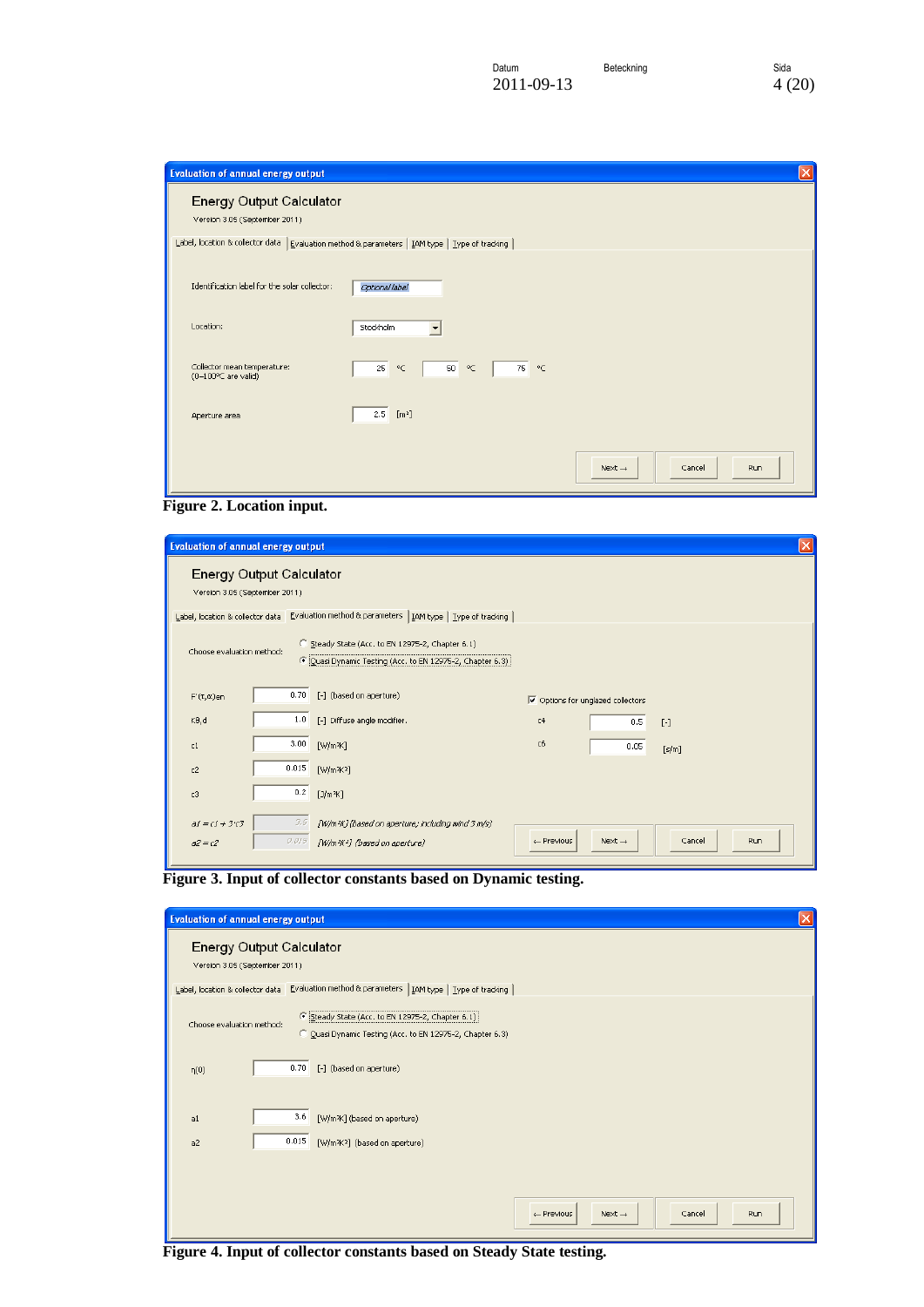| <b>Evaluation of annual energy output</b>                                                                                                                     | $ \mathsf{x} $ |
|---------------------------------------------------------------------------------------------------------------------------------------------------------------|----------------|
| <b>Energy Output Calculator</b>                                                                                                                               |                |
| Version 3.05 (September 2011)                                                                                                                                 |                |
| Label, location & collector data   Evaluation method & parameters   IAM type   Type of tracking                                                               |                |
| Simple, one direction<br>b0 $\Big $ 0.1                                                                                                                       |                |
|                                                                                                                                                               |                |
| Mirror West to East & North to South<br>Interpolate!<br><b><i>C</i></b> User defined IAM constants                                                            |                |
| $\leftarrow$ East<br>West $\rightarrow$                                                                                                                       |                |
| $-90$<br>$-50$<br>$-10$<br>20<br>30<br>40<br>50<br>60<br>80<br>θ<br>$-80$<br>$-70$<br>$-60$<br>$-30$<br>$-20$<br>10<br>70<br>90<br>$-40$<br>$\mathbf{0}$<br>n |                |
| $K_{\theta b}$ <sub>EW</sub><br>$\leftarrow$ South<br>North $\rightarrow$                                                                                     |                |
| $\begin{array}{c} \square \end{array}$<br>$K_{\theta b\text{ NS}}$                                                                                            |                |
|                                                                                                                                                               |                |
|                                                                                                                                                               |                |
| Cancel<br>Run<br>Next $\rightarrow$<br>$\leftarrow$ Previous                                                                                                  |                |

<span id="page-4-0"></span>**Figure 5. Information on IAM type (Incidence Angle Modifier).**

### *Important NOTE!: The solar geometric incidence angle directions Longitudinal=NS and Transversal=EW are fixed independent of collector design and collector mounting/rotation.*

The user makes the input of  $K_{\theta$ Lcoll and  $K_{\theta$ Tcoll on the input rows above for  $K_{\theta$ b<sub>LEW</sub> and  $K_{\theta$ b<sub>LNS</sub> according to how the collector is mounted when it's in operation. Related to the collector design  $\theta_{\text{Lcoll}}$  and  $\theta_{\text{Tcoll}}$  directions and angles are defined as  $\theta_{\text{Tcoll}}$ =Incidence angle projected on a plane perpendicular to the collector optical axis and  $\theta_{\text{Lcoll}}$  = Incidence angle projected on a plane parallel to the collector optical axis.  $K_{\theta$ Loll and  $K_{\theta$ Toll should follow the collector rotation if the vacuum tubes or reflectors are mounted horizontally or vertically.

Examples: "Horizontal" vacuum tubes directed EW will have its  $K_{\theta$ Lcoll values input as  $K_{\theta$ b
EW and  $K_{\theta$ Tcoll input as  $K_{\theta$ b Ns. "Vertical" vacuum tubes directed NS will have its  $K_{\theta$ Lcoll values input as  $K_{\theta b\_{NS}}$  and  $K_{\theta Tcoll}$  input as  $K_{\theta b\_{EW}}$ . A collector with an assymetrical IAM which performs better in the morning and in winter time than in the afternoon and in summer should thus have the higher  $K_{\theta b\_EW}$  values to the left and the higher  $K_{\theta b\_NS}$  values to the left.

In case of a collector plane with an azimuth not oriented to the south the indices EW and NS has to be interpreted as EW=Horizontally and NS= Vertically. The collector test results also have to be presented with  $K_{\theta$ Lcoll and  $K_{\theta$ Tcoll and  $\theta$ <sub>Lcoll</sub> and  $\theta$ <sub>Tcoll</sub> well defined and checked to avoid mistakes when using the values.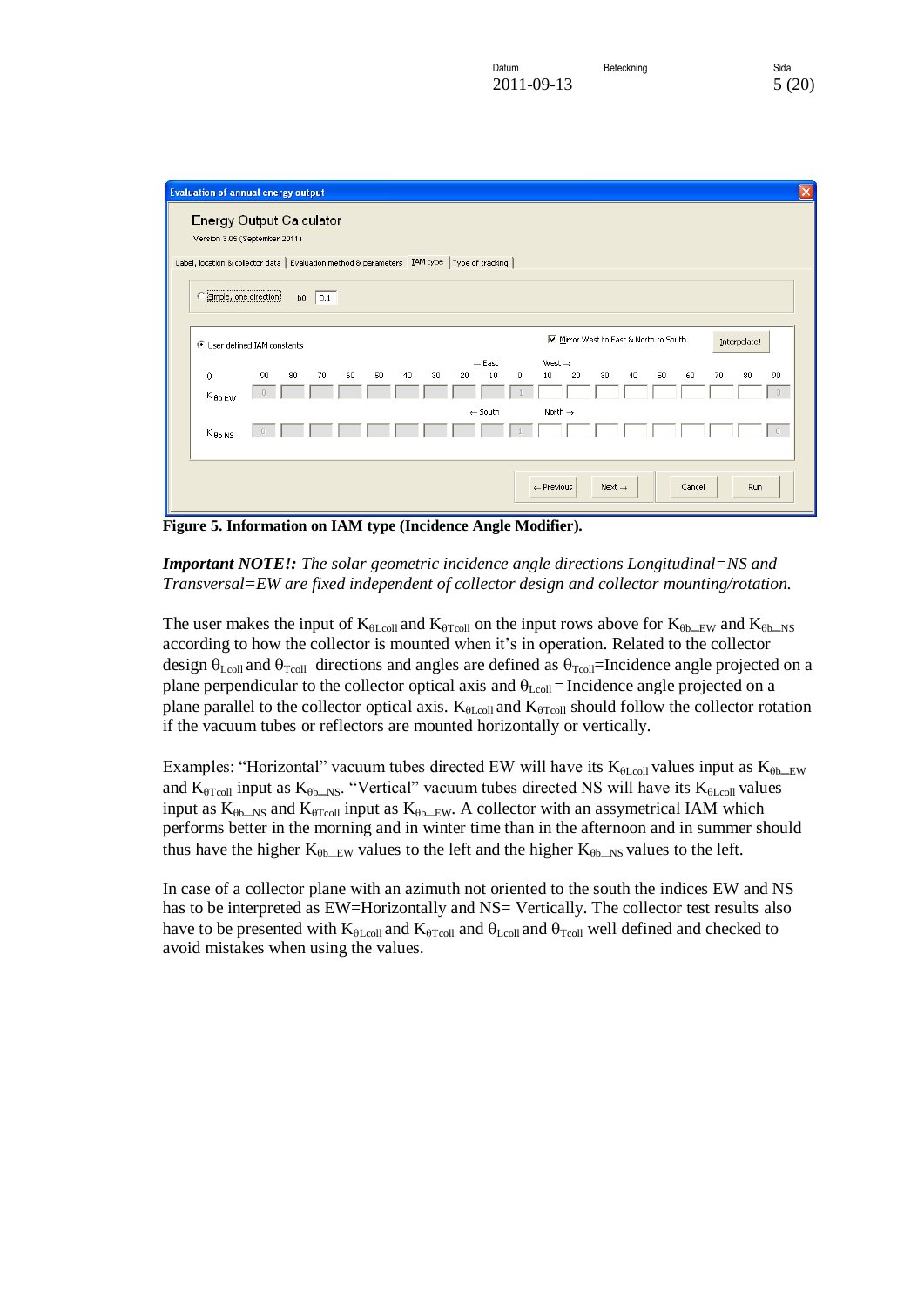| <b>Evaluation of annual energy output</b>                        | $\times$                                                                                                                                                                                                                                                                                                                                                                                                                                   |
|------------------------------------------------------------------|--------------------------------------------------------------------------------------------------------------------------------------------------------------------------------------------------------------------------------------------------------------------------------------------------------------------------------------------------------------------------------------------------------------------------------------------|
| <b>Energy Output Calculator</b><br>Version 3.05 (September 2011) |                                                                                                                                                                                                                                                                                                                                                                                                                                            |
|                                                                  | Label, location & collector data   Evaluation method & parameters   IAM type   Iype of tracking                                                                                                                                                                                                                                                                                                                                            |
| Choose type of tracking:                                         | (C No tracking<br>$\degree$ Vertical axis tracking, sets the collector asimuth angle = sun asimuth angle<br>C Two axis tracking, sets the collector asimuth angle = sun asimuth angle and sets the collector tilt = solar zenith angle<br>C Horizontal NS axis tracking with rotation of collector plane to minimize the incidence angle<br>C Horizontal EW axis tracking with rotation of collector plane to minimize the incidence angle |
| Tilt angle                                                       | $45 -$<br>(degrees with respect to horizontal)                                                                                                                                                                                                                                                                                                                                                                                             |
| Collector azimuth angle                                          | $0$ (south = $0^\circ$ , east is negative)                                                                                                                                                                                                                                                                                                                                                                                                 |
|                                                                  | Run<br>$\leftarrow$ Previous<br>Next $\rightarrow$<br>Cancel                                                                                                                                                                                                                                                                                                                                                                               |

<span id="page-5-3"></span>**Figure 6. Type of tracking.**

### <span id="page-5-0"></span>**Calculations**

All calculations are made by the VBA code in Excel. The main idea is to have a transparent tool, so that anyone can check the code and the equations and that future updates can be easily implemented. Calculations are made with one hour time step and resolution of the climatic data. Details about the calculations are described in Appendix B, "Description of the calculations".

#### <span id="page-5-1"></span>**Results**

Hour by hour results are written in a hidden worksheet. These data are then summarised as monthly data in the worksheet "Result" and in the chart "Figure". For transparency, the hidden worksheets can be accessed if further information is requested. This is done by:

#### *Excel 2003:*

"Format\Sheet\Unhide" and choose to display the sheets "Result (hidden)" or "SS to QDT calc". See "Example from the output sheet" in Appendix A.

#### *Excel 2007:*

Right click any tab in the lower left corner of the screen ("start…results….figure") choose "unhide" and select the sheet you want to unhide.

### <span id="page-5-2"></span>**Appendices**

The appendices include the following subchapters and have a numbering of their own.

- A. Example from the output sheet
- B. Description of the calculations
- C. Short explanation of input parameters and description of output data
- D. Interpolation of IAM type parameters
- E. Nomenclature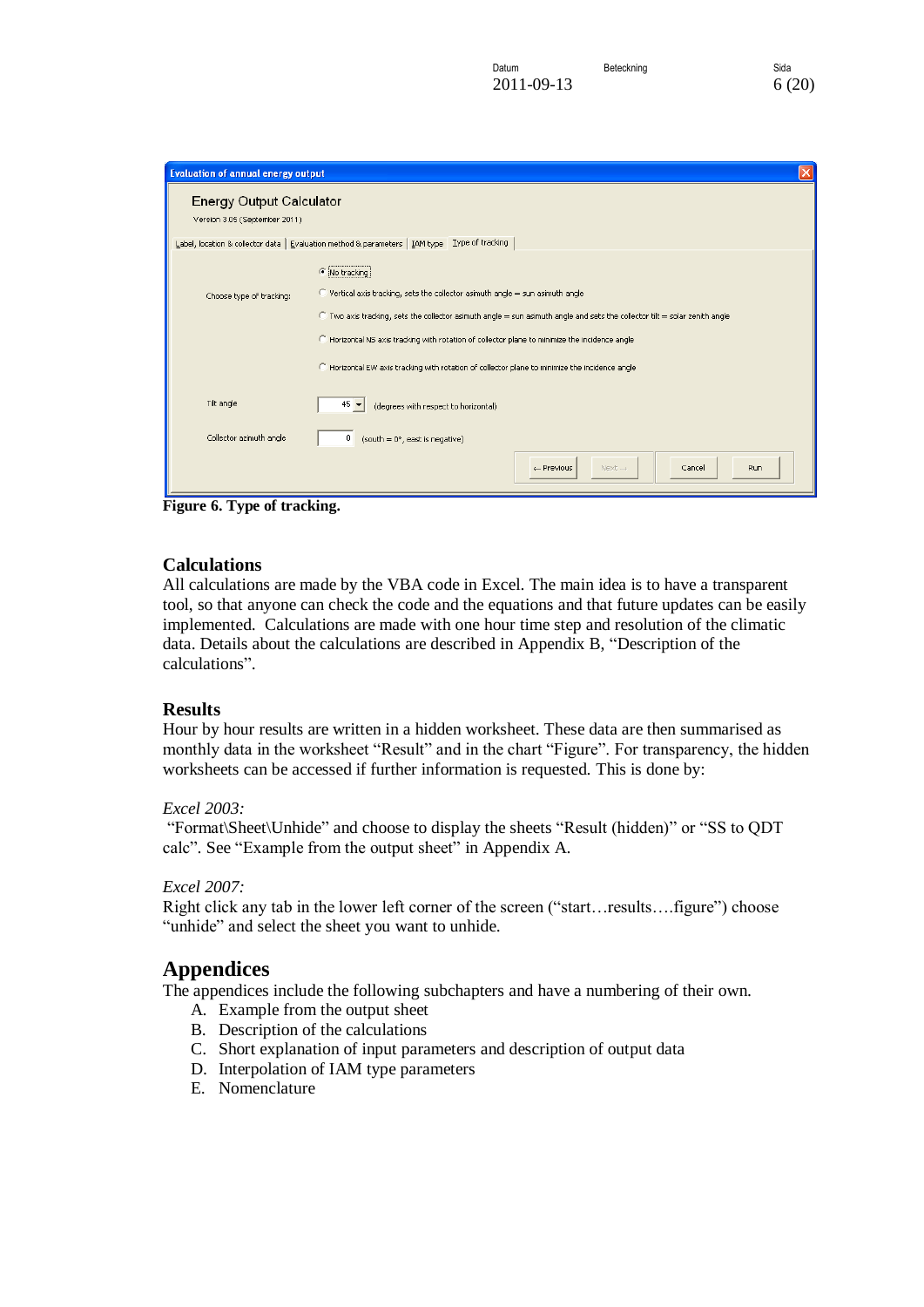### <span id="page-6-0"></span>**References**

- [1] McIntire, W.R. and K.A. Reed, Orientational relationships for optically non-symmetric solar collectors. Solar Energy, 1983. **31**(4): p. 405-410.
- [2] European Standard EN 12975-2:2006. Thermal solar systems Solar collectors Part 2: Test methods
- [3] SP-method 2709, Calculation of annual energy gain from solar collectors (in Swedish), Edition 3, 2008-09-19
- [4] Braun, J.E. and Mitchell, J.C. Solar Geometry for fixed and tracking surfaces. Solar Energy 1983 Vol 31 No 5 pp. 439-444.
- [5] Duffie,J.A. and Beckman W.A. Solar Engineering of Thermal Processes (2006)
- [6] TRNSYS 14.2 manual. Klein 1996
- [7] Personal communication and unpublished SOLNET material Michel Haller SPF
- [8] Fischer S., Heidemann W., Müller-Steinhagen H., Perers B., Bergquist P., Hellström B. Collector test method under quasi dynamic conditions according to the European Standard EN 12975-2. Solar Energy. Vol 76 pp 117-123 (2004)
- [9] Theunissen P.H., Beckman W.A. Solar transmittance characteristics of evacuated tubular collectors with diffuse back reflectors. Solar Energy, Vol 35, No. 4, pp. 311-320. (1985)
- [10] Pettersson, U. Kovacs, P. Perers, B. Improving the compatibility between Steady State and Quasi Dynamic testing for new collector designs. ISES 2009.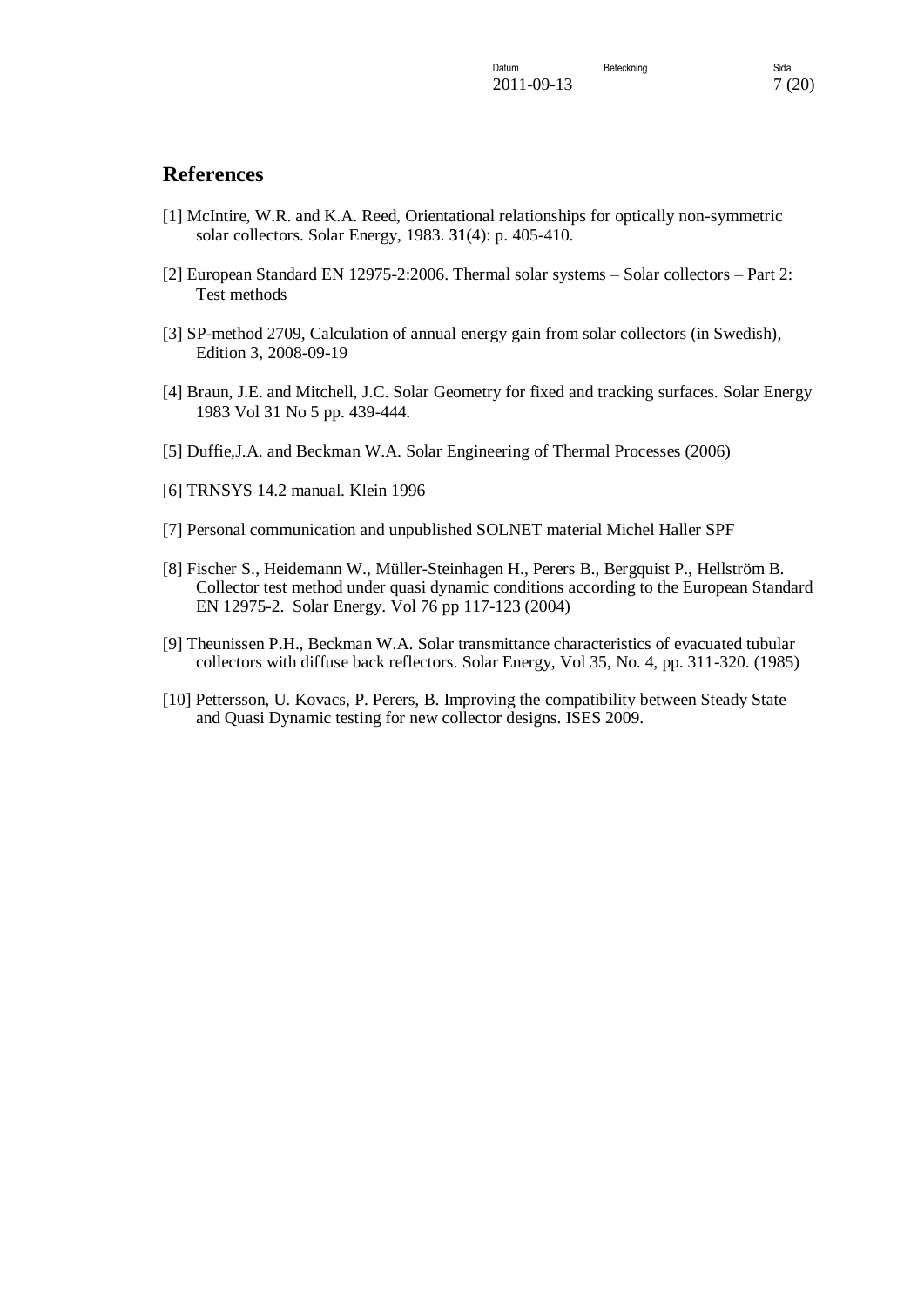## <span id="page-7-0"></span>**A. Example from the output sheet**

**Results from the Energy Output Calculator**

 *Version 3.05 (September 2011)*

Identification label for the solar collector: Not specified

Date of evaluation: 13 September, 2011

|           | Irradiance | Yield (three collector mean temperatures) |                |          |  |
|-----------|------------|-------------------------------------------|----------------|----------|--|
|           |            | $25^{\circ}$ C                            | $50^{\circ}$ C | 75°C     |  |
| January   | 58         | 10                                        | 2              | $\Omega$ |  |
| February  | 128        | 29                                        | 10             | 1        |  |
| March     | 261        | 85                                        | 49             | 21       |  |
| April     | 336        | 115                                       | 64             | 29       |  |
| May       | 421        | 162                                       | 95             | 46       |  |
| June      | 422        | 179                                       | 113            | 59       |  |
| July      | 407        | 184                                       | 113            | 61       |  |
| August    | 368        | 166                                       | 103            | 53       |  |
| September | 273        | 115                                       | 70             | 38       |  |
| October   | 148        | 46                                        | 23             | 8        |  |
| November  | 59         | 12                                        | 4              | 1        |  |
| December  | 34         | 4                                         | 0              | 0        |  |
| Year      | 2915       | 1 107                                     | 645            | 316      |  |

**Location:** Stockholm **Longitude:** -18.08 **Latitude:** 59.35 **Climate data, time period:** 1996-2005 **Collector information** (all inputs are based on aperture) Aperture area: 2.5 m² Evaluation method: Quasi Dynamic Testing  $F'(\tau \alpha)_{en}$  0.7 K, d 1.0 ( <sup>0</sup> = F'( a)e n·(K, b(15°)·0.85 + K, d·0.15) = 0.698)  $c_1$  3.0 W/m<sup>2</sup> K  $= c_1 + 3 \cdot c_3 = 3.6 \text{ W/m}^2 \text{K}$  (including wind 3 m/s)  $c_2$  0.015 W/m<sup>2</sup> K<sup>2</sup>  $=c_2 = 0.015$  W/m<sup>2</sup>K<sup>2</sup>  $c_3$  0.2 J/m<sup>3</sup> K  $c_4$  0.5 [--]  $c_6$  0.05 s/m wind correction 0.5 Type of tracking: No tracking Tilt angle: 45° IAM Type: Simple, one-direction  $b_0 = 0.1$ 

**Figure 7. Example of results shown in the sheet "Result"**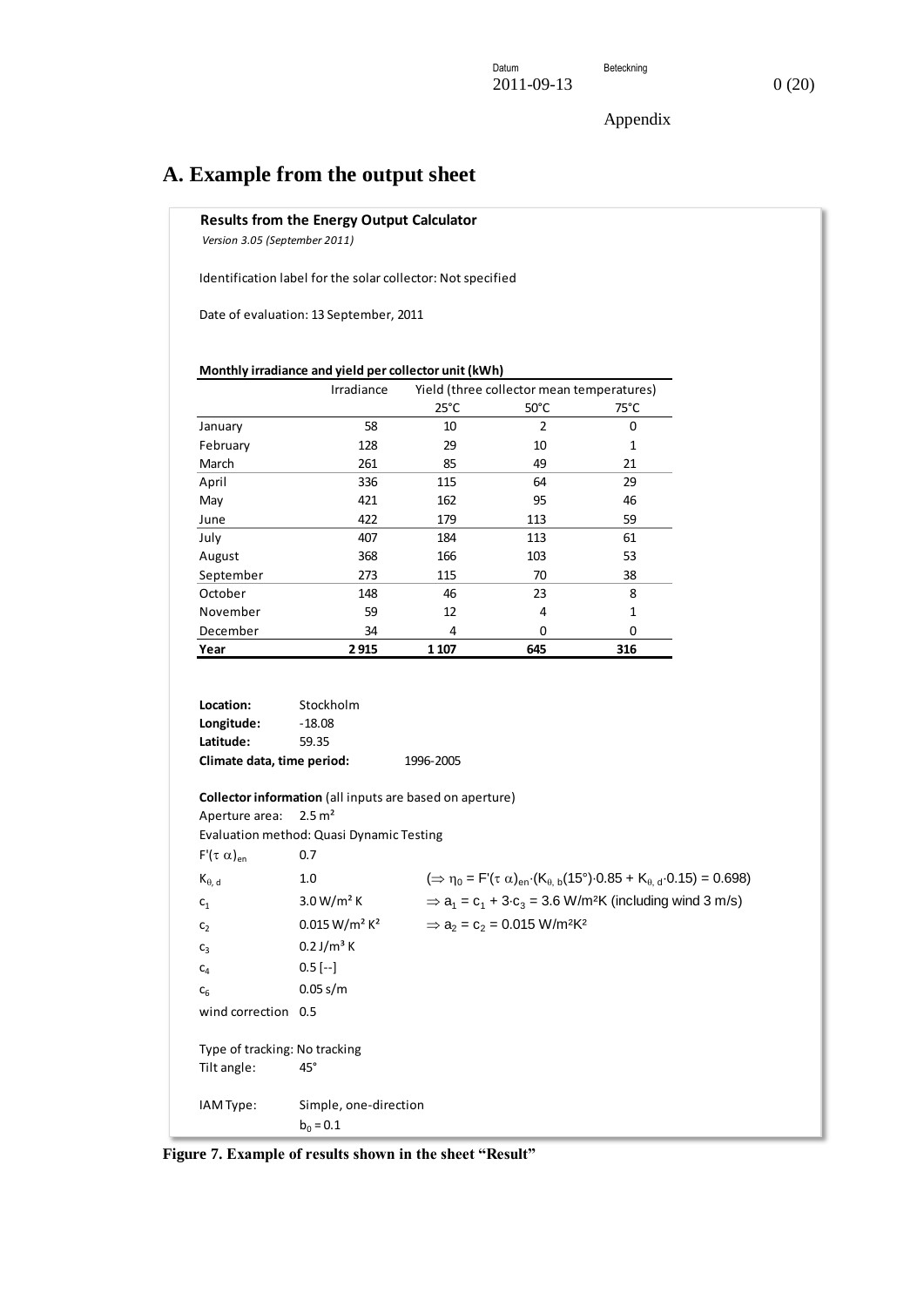Datum **Beteckning** 2011-09-13 1 (20)





**Figure 8. Example of "Figure" output.**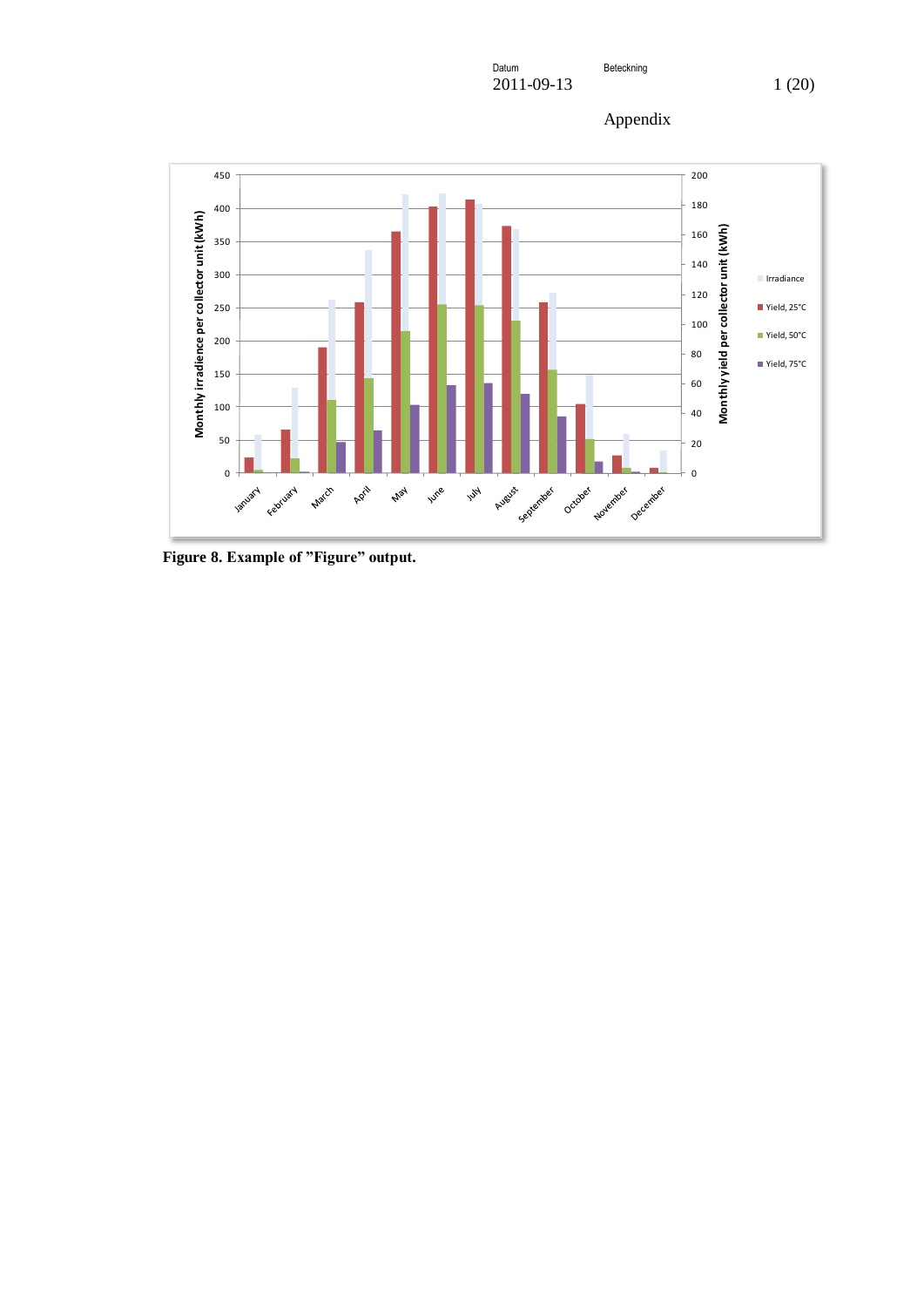### <span id="page-9-0"></span>**B. Description of the calculations**

#### <span id="page-9-1"></span>**Calculation of the heat output per time step (1 hour)**

#### **The extended collector model in accordance with EN12975**

Using a similar notation as in ref [8] for the collector equation in EN12975 and adding the accepted simplified terms for unglazed collectors, we derive the full dynamic collector model for power output per  $m^2$  of collector:

$$
\begin{aligned} Q_t/A_a & = F'(\tau\alpha)_{en}\, K_{\theta b}(\theta_L,\theta_T) G_{bT} + F'(\tau\alpha)_{en}\, K_{\theta d}G_{dT} - c_6\, 0.5\, w_{coll}\, G_T - c_1\,\left(t_m-t_a\right) - c_2\,\left(t_m-t_a\right)^2 - \\ & - c_3\,\, 0.5\, w_{coll}\, \left(t_m-t_a\right) + c_4\, \left(E_L-\sigma T_a^{\;4}\right) - c_5\, \, dt_m/d\tau \end{aligned} \quad \ \begin{aligned} \text{(Eq. 1)} \end{aligned}
$$

The factor 0.5 accounts for the fact that wind speed data are normally recorded at 10 meters above ground level. Thus it is here assumed that true wind speed at ground level is 50% of that at 10 meters height.

The thermal capacitance correction term is used and derived in the QDT method but it is marked in grey as it was decided to leave this correction factor out in this version of the calculation tool. The influence on the annual performance figures is limited and similar for most normal collector designs.

#### *Variables in equation* 1:

| $GbT$ = beam solar radiation in the collector plane                                                                                                                          | [W/m2]                    |
|------------------------------------------------------------------------------------------------------------------------------------------------------------------------------|---------------------------|
| $G_{dT}$ = diffuse solar radiation in the collector plane                                                                                                                    | [W/m2]                    |
| $G_T$ = total (beam + diffuse) solar radiation in the collector plane<br>$\theta_{\text{sunNS}}, \theta_{\text{sunEW}}$ = Incidence angles for beam radiation projected onto | [W/m2]                    |
| the north-south and east-west planes.                                                                                                                                        | [Degrees]                 |
| $w_{\text{coll}}$ = wind speed in the collector plane                                                                                                                        | [m/s]                     |
| $t_m = (t_{in} + t_{out})$ 0.5 mean fluid temp. between inlet and outlet of the collector                                                                                    | $\lceil{^{\circ}C}\rceil$ |
| $EL$ = long wave or thermal radiation (incident from sky + ambient)                                                                                                          |                           |
| in the collector plane                                                                                                                                                       | [W/m2]                    |
| $T_a$ = ambient temperature close to the collector (in the shade)                                                                                                            | [K]                       |
| (Kelvin is only for thermal radiation calculations)                                                                                                                          |                           |
| $t_a$ = ambient temperature close to the collector (in the shade)                                                                                                            | $\lceil{^{\circ}C}\rceil$ |
| $\tau$ = time step in measurements and simulation.                                                                                                                           | [s]                       |

#### *Parameters in equation* 1:

| $F'(\tau\alpha)_{en}$ = zero loss efficiency of the collector, at normal incidence                                 | $[-]$ |
|--------------------------------------------------------------------------------------------------------------------|-------|
| $K_{\theta b}(\theta_{\text{sun NS}}, \theta_{\text{sunEW}})$ = incidence angle modifier for beam solar radiation. | $[-]$ |

 $K_{\theta b}$  varies with incidence angle  $\theta_i$ , (when a simple one direction  $b_0$  function is used) or with  $\theta_{\text{sunNS}}$  and  $\theta_{\text{sunEW}}$  (when user defined IAM constants are used).  $K_{\theta b,EW}$  or  $K_{\theta b,NS}$  are then calculated according to (Eq. 5).

 $K_{\theta d}$  = incidence angle modifier for diffuse solar radiation  $[-]$ (assumed to be a fixed value for each collector design). This value can be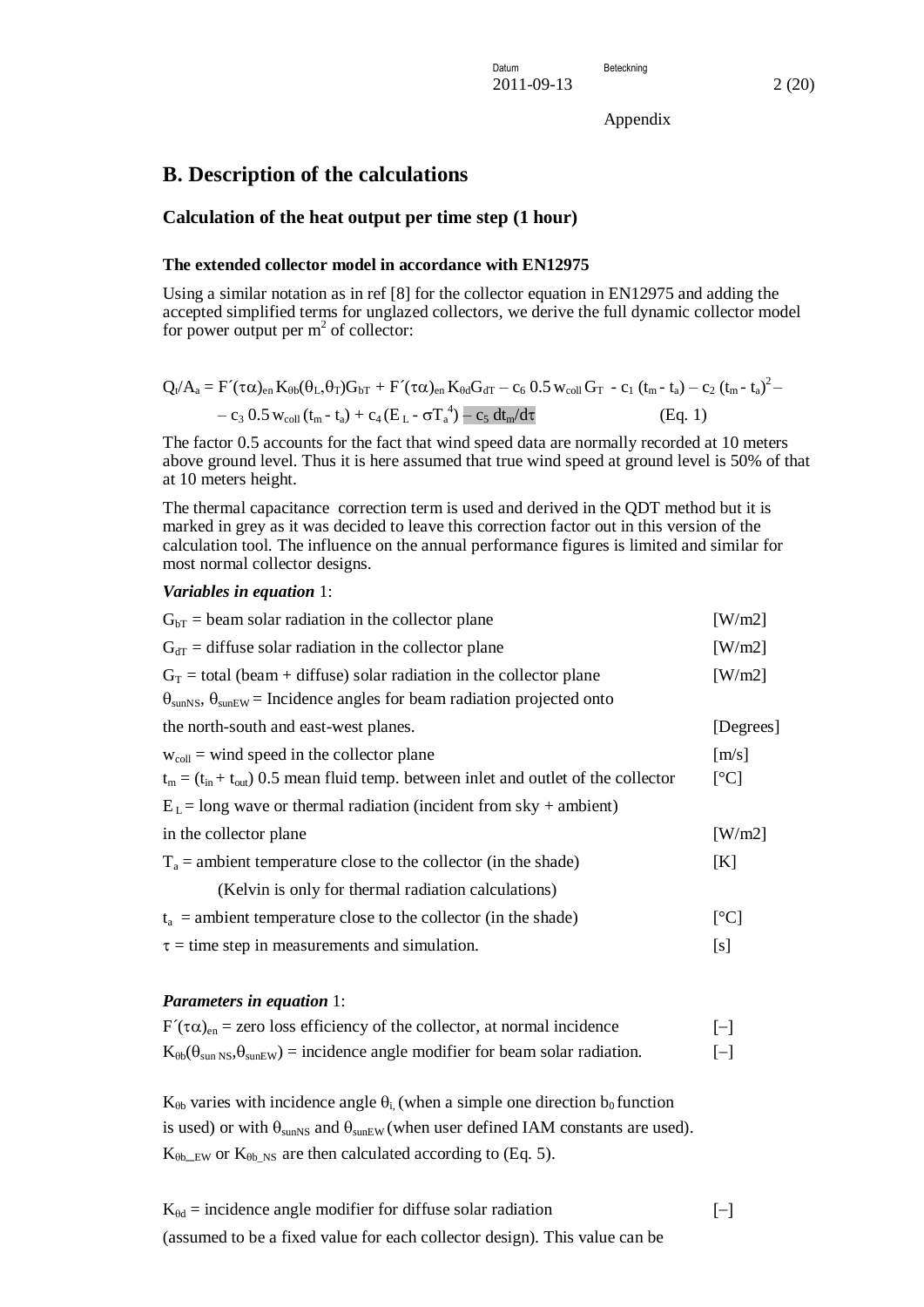either determined experimentally in a dynamic test or integrated from beam incidence angle modifier curves ref [10].

| $c_1$ = heat loss coefficient at $(t_m - t_a) = 0$ , $c_1$ is equal to $a_1$                      | [ W/(m2 K) ]        |
|---------------------------------------------------------------------------------------------------|---------------------|
| $c_2$ = temperature dependence in the heat loss coefficient equal to $a_2$                        | $[ W / (m^2 K^2) ]$ |
| $c_3$ = wind speed dependence of the heat losses equal to $\text{F}^{\text{t}}$ U <sub>wind</sub> | $[J/(m^3 K)]$       |
| $c_4$ = long wave irradiance dependence of the heat losses, equal to F' $\epsilon$                | $ - $               |
| $c_5$ = effective thermal capacitance, equal to (mC) <sub>e</sub>                                 | [J/(m2 K)]          |
| $c_6$ = wind dependence of the collector zero loss efficiency                                     | [s/m]               |

If the collector performance is measured according to the Steady State method (EN 12975-2, chapter 6.3) there are no values for  $F'(\tau \alpha)_{en}$  and  $K_{\theta d}$  available. Still, these parameters can be calculated by integration of the incidence angle modifier for direct irradiance determined in a steady state test and from the zero-loss coefficient  $\eta_0$ . This calculation is performed in an independent hidden sheet called "SS to QDT calc".

Negative values of  $Q_t/A$  are not meaningful and therefore set to 0 in each particular time step.

The annual energy gain per m<sup>2</sup> of collector at the preset temperature  $t_m$  is equal to the sum of the mean heat output of all time steps.

$$
Q/A_a = \Sigma (Q_t / A_a \cdot t) \left[ kWh/m^2 \right]
$$
 (Eq. 2)

The annual energy output at temperature  $t_m$  for example 50 $\degree$ C, is then multiplied with the collector *module* aperture area  $(A_a)$  and reported as module output  $Q_{module}$ . Thus:

$$
Q_{\text{module}} = Q/A_a \cdot A_a \text{ [kWh]} \tag{Eq. 3}
$$

#### <span id="page-10-0"></span>**Calculation of incidence angle modifier**  $K_{\theta b}(\theta_i)$

The incidence angle modifier  $K_{\theta b}(\theta_i)$  is calculated differently depending on the type of collector. In this version of the excel tool the user can choose between 2 types of IAM depending on the type of solar collector.

- 1. "Simple, one direction": Typical flat plate collector with a plain incidence angle modifier irrespective of direction (transversally or longitudinally). The incidence angle modifier is calculated according to (Eq. 4).
- 2. "User defined": Collectors with a complex incidence angle modifier. The tool is developed to calculate both bi-axially (different IAM transversally and longitudinally ) and multi-axially dependence (i.e. where the incidence angle modifier vary differently in the direction of east and west or north and south). Vacuum tubes with circular absorber have a Bi-axial dependence. Multi-axially or asymmetric dependence comes with, for example, some collectors with reflectors that are designed to reduce overheating in summer.

In the two models, when  $\theta_i$  is less than -90 and equal or greater then 90,  $K_{\theta h}(\theta)$  is set to 0. Per definition  $K_{\theta b}(\theta_i)$  is 1 at normal incidence to the collector  $(\theta_i = 0)$  and  $K_{\theta b}(\theta_i)$  is 0 at 90 degrees  $(\theta_i = 90)$ . In the two models, this definition(  $|\theta_i| > 90$  degrees) can be used to determine if the sun is behind the collector plane and  $K_{\theta b}(\theta_i)$  should be set to 0.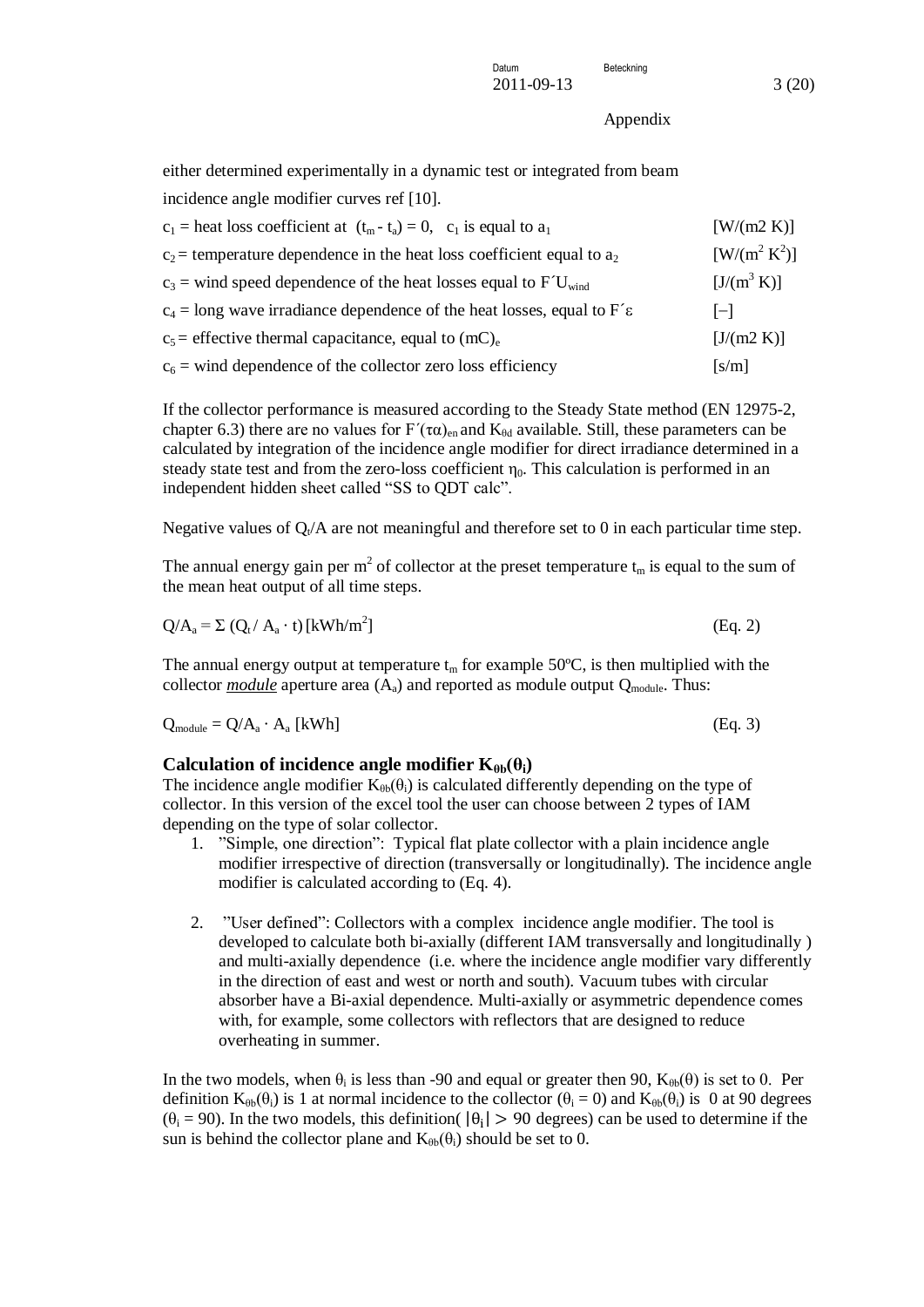### <span id="page-11-0"></span>**Calculations of incidence angle modifier**

#### <span id="page-11-1"></span>**"Simple one directional incidence angle modifier. Case 1 above"**

$$
K_{\theta b}(\theta_i) = 1 - b_0 \cdot (1/\cos \theta_i - 1) \tag{Eq. 4}
$$

#### <span id="page-11-2"></span>**"User defined. Case 2 above"**

From the user input, a linear interpolation of the  $K_{b,i}$  value is made between the angles closest to the given one. For example, if the angle is  $73^\circ$ , the  $K_b$ -value is calculated as (both Transversal and Longitudinal):

$$
K_{\theta b,i}(73^\circ) = (70^\circ - 73^\circ) / (70 - 80) \cdot [(K_{\theta b,i}(80^\circ) - K_{\theta b,i}(70^\circ)] + K_{\theta b,i}(70^\circ)
$$
 (Eq. 5)

 $K_{\theta b,i} = K_{\theta b\_EW}$  or  $K_{\theta b\_NS}$ 

 $K_{\theta b}(\theta_i) = K_{\theta b\_EW} \cdot K_{\theta b\_NS}$  (Eq. 6)

<span id="page-11-3"></span>**Calculations of solar incidence angles**  $\theta_i$ ,  $\theta_{\text{sunEW}}$  and  $\theta_{\text{sunNS}}$  onto a collector plane The equations to calculate the position of the sun and the incidence angle to the collector surface are presented below. The nomenclature and equations follow the ones in the text book Duffie and Beckman (edition 2006) [5], as closely as possible. Solar time is corrected for the longitude shift from the local time zone and equation of time E (minutes) and to the mean solar time for the time step (therefore -0.5 hour below).

| <b>Solar_time</b> = $((hour\_day-0.5) \cdot 3600 + E \cdot 60 + 4 \cdot$<br>$(STD_{\text{longitude}} - \text{longitude}) \cdot 60$ / 3600                                                                                                                                                          | ref $[5]$ [hours]   | (Eq. 7)  |
|----------------------------------------------------------------------------------------------------------------------------------------------------------------------------------------------------------------------------------------------------------------------------------------------------|---------------------|----------|
| $E = 229.2 \cdot (0.000075 + 0.001868 \cdot \cos B - 0.032077 \cdot$<br>$sinB - 0.014615 \cdot cos(2B) - 0.04089 \cdot sin(2B))$                                                                                                                                                                   | ref $[5]$ [minutes] | (Eq. 8)  |
| $B = (day_of_year - 1) \cdot 360/365$                                                                                                                                                                                                                                                              | ref $[5]$           | (Eq. 9)  |
| $\delta = 23.45 \cdot \sin(360 \cdot (284 + day_of\_year)/365)$                                                                                                                                                                                                                                    | ref $[5]$           | (Eq.10)  |
| Hour angle<br>$\omega = -180 + Solar_time \cdot 180 / 12$                                                                                                                                                                                                                                          |                     | (Eq. 11) |
| Solar Zenith angle<br>$\theta_{\mathbf{Z}} = \arccos(\cos \phi \cdot \cos \omega \cdot \cos \delta + \sin \phi \cdot \sin \delta)$                                                                                                                                                                 | ref $[5]$           | (Eq. 12) |
| Solar azimuth from south, south=0 east= $-90$ west= $90$<br>$\gamma s = SIGN(\omega) \cdot  \arccos[(\cos \theta_z \sin \phi - \sin \delta)/(\sin \theta_z \cos \phi)] $<br>ref $[5]$<br>$SIGN(\omega) = 1$ if $\omega > 0$ and -1 if $\omega < 0$                                                 |                     |          |
| If $\theta$ <sub>Z</sub> < 90 and $\theta$ <sub>i</sub> < 90 then<br>$\theta_{\text{sunEW}}$ = arctan [sin $\theta_{\text{Z}} \cdot$ sin ( $\gamma_{\text{s}}$ - $\gamma$ ) / cos $\theta_{\text{i}}$ ]<br>$($ >0 means to the "west" of collector normal)<br>Else<br>$\theta_{\text{sunEW}} = 90$ | ref. [9]            | (Eq. 14) |
| If $\theta$ <sub>z</sub> < 90 and $\theta$ <sub>i</sub> < 90 then<br>$\theta_{\text{sunNS}}$ = - (arctan [tan $\theta_{\text{Z}} \cdot \cos (\gamma_{\text{s}} - \gamma)$ ] - $\beta$ )<br>ref. [9]<br>$($ >0 means to the "north" of collector normal)                                            |                     | (Eq. 15) |

Else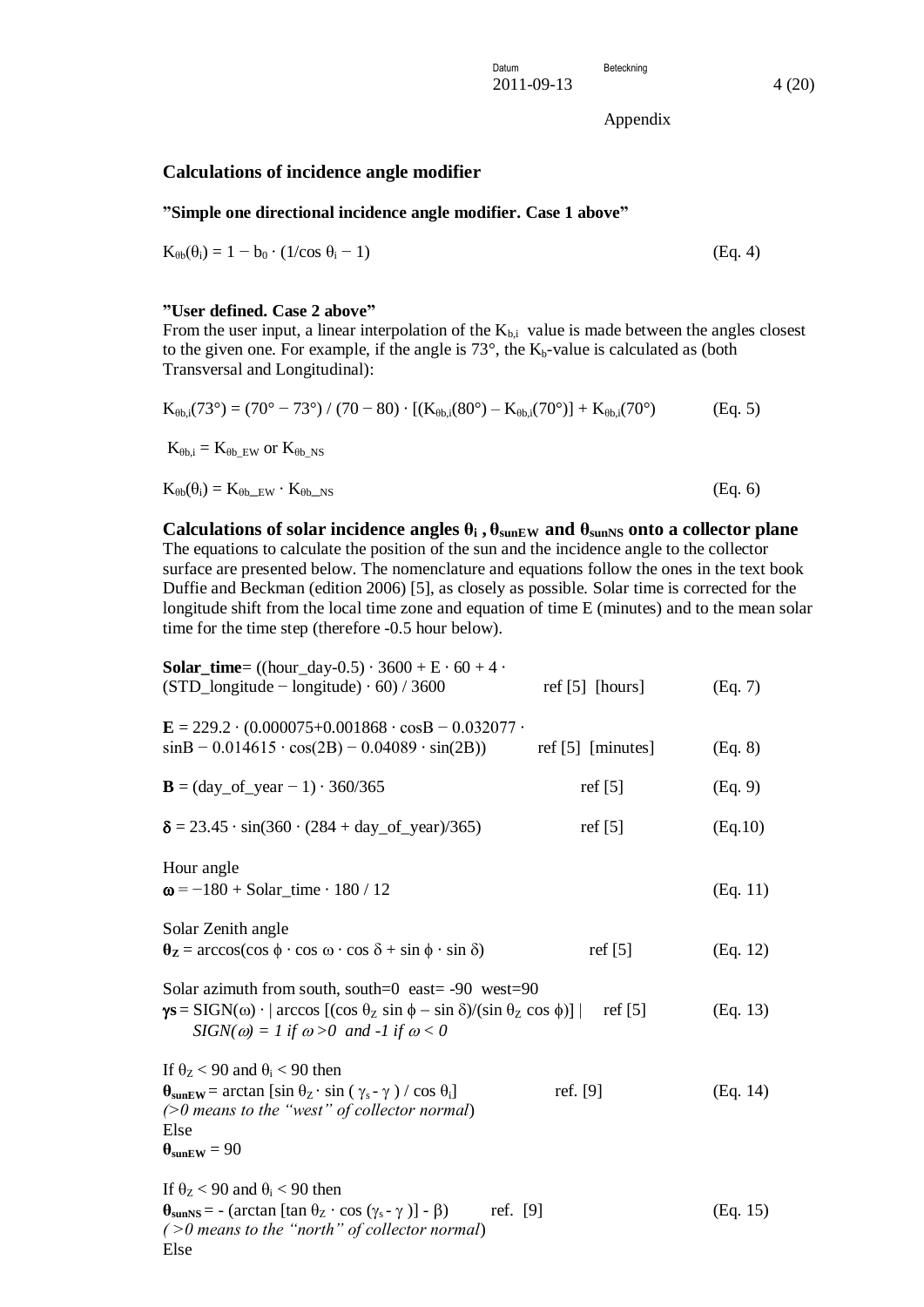$\theta_{\text{sunNS}} = 90$ 

Incidence angle between the direction of the sun and collector normal for all orientations of the collector, with tilt  $\beta$  and azimuth  $\gamma$ 

 $\theta$ **i** = arccos[cos  $\theta$ <sub>Z</sub> · cos  $\beta$  + sin  $\theta$ <sub>Z</sub> · sin  $\beta$  · cos ( $\gamma$ <sub>s</sub> -  $\gamma$ )] ref [5] (Eq. 16)



**Figure 9 The definition of the biaxial incidence angles and the longitudinal and transversal planes.**

#### <span id="page-12-0"></span>**Calculation of solar radiation onto a tilted collector plane with free orientation**  Tilt **B** and Azimuth  $\gamma$  including tracking surfaces.

The notation  $G_{\text{horis}}$ ,  $G_{\text{b\_horis}}$  and  $G_{\text{d\_horis}}$  are used for total, beam and diffuse solar radiation onto a horizontal surface.  $G_{bn}$  is the beam radiation in direction to/from the sun. The notation  $G_0$  is used for extraterrestrial solar radiation on horizontal surface.

The total radiation on to a tilted collector plane  $G_T$  according to the Hay and Davies model can be written:

 $G_T = G_{b\_horis} \cdot R_b + G_{d\_horis} \cdot A_i \cdot R_b + G_{d\_horis} \cdot (1 - A_i) \cdot 0.5 \cdot (1 + \cos(\beta) + G_{horis} \cdot \rho_g \cdot 0.5 \cdot (1 - \cos(\beta))$ 

 $G_{bT} = G_b$ <sub>horis</sub>· $R_b$  and  $G_{dT} = G_T - G_{bT}$ 

*Note that*  $G_{bT}$  *does not include the circumsolar diffuse radiation that most collectors, except high concentrating collectors, will accept as beam and the incidence angle modifier should work on this part too. This has to be investigated more but as this is the convention we propose this solution.*

 $R_b = cos(\theta_i)/cos(\theta_i)$  is the conversion factor between the normal direction to the sun and the collector plane. Condition  $\theta_i$ <90 and  $\theta_z$ <90 else R<sub>b</sub>=0

 $A_i = G_{b\_horis}/G_0 =$  Anisotropy index (the fraction of the diffuse radiation which is circumsolar)  $\rho_{g}=$  Ground albedo or ground reflection factor typically 0.1-0.3 but may be higher for snow  $G_0$ = 1367·(1+ 0.033·cos(360·n/365)·cos( $\theta$ <sub>Z</sub>))

If  $G_{\text{horis}}$  and  $G_{\text{bn}}$  are given in the climate file  $G_{\text{b\_horis}} = G_{\text{bn}} \cdot \cos(\theta_Z)$  and  $G_{\text{d\_horis}} = G_{\text{horis}} - G_{\text{b\_horis}}$ (this alternative gives higher accuracy at low solar altitudes and at high latitudes. But a solar collector is seldom in operation at these situation so for annual kWh it may be academic)

Note: One second order effect to consider here is that the second term (=circum solar radiation) in the  $G_T$  equation above should be added to the beam radiation in the collector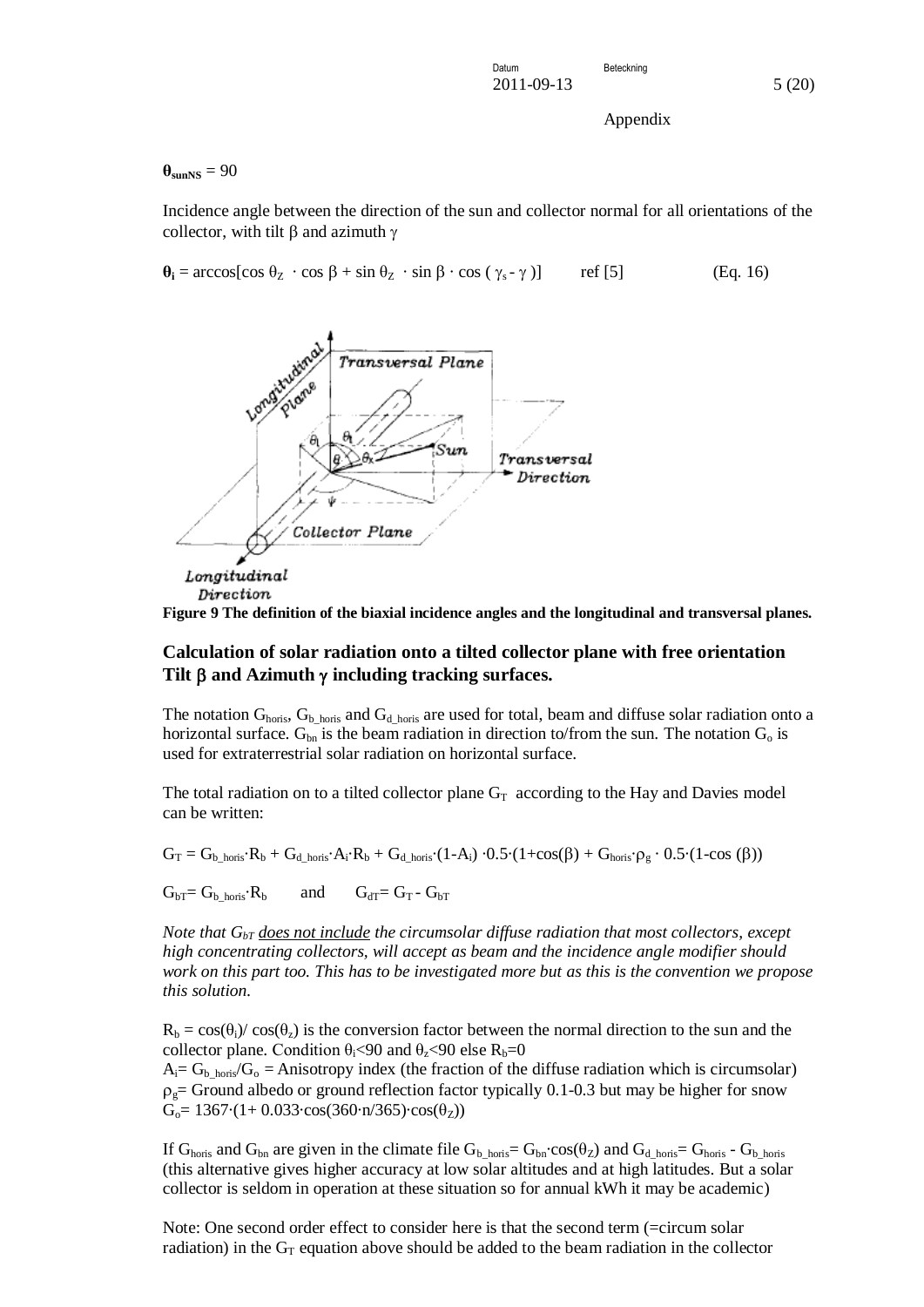plane for most collectors, also when calculating the output power. But for high concentrating collectors this circumsolar diffuse radiation may not be accepted as beam radiation and will miss the absorber. This is not explained fully in the simulation literature and needs some attention and further validation in special cases of high concentrating collectors. To be on the safe side the circum solar radiation should not be added to beam radiation in these cases.

<span id="page-13-0"></span>**Formulation of transformation of angles for fixed and tracking collector surfaces** As the equations used for incidence angles onto the collector surface above are for arbitrary Tilt and Azimuth angles of the collector, it is quite easy to specify the basic tracking options:

- 1. Freely oriented but fixed collector surface with tilt  $\beta$  and azimuth  $\gamma$ , no eq. changes
- 2. Vertical axis tracking with fixed collector tilt  $\beta$ : set azimuth  $\gamma = \gamma_s$  all the time
- 3. Full two axes tracking: set collector tilt  $\beta = \theta_Z + 0.001$  and collector azimuth  $\gamma = \gamma_s$  all the time. +0.001 is to avoid division by zero in the equations of incidence angle.
- 4. Horizontal NS axis tracking with rotation of collector plane to minimize the incidence angle. Collector tilt angle  $\beta$ =arctan(tan( $\theta$ z)|cos( $\gamma$  -  $\gamma$ s)|) and collector azimuth  $\gamma$  = -90 if  $\gamma_s$ < 0 and  $\gamma = 90$  if  $\gamma_s$ >=0
- 5. Horizontal EW axis tracking with rotation of collector plane to minimize the incidence angle. Collector tilt angle  $\beta$ =arctan(tan( $\theta$ <sub>Z</sub>)|cos( $\gamma$ <sub>s</sub>)|) and collector azimuth  $\gamma = 0$  if  $|\gamma_{\rm s}|$ <90 and  $\gamma = 180$  if  $|\gamma_{\rm s}|$ >=90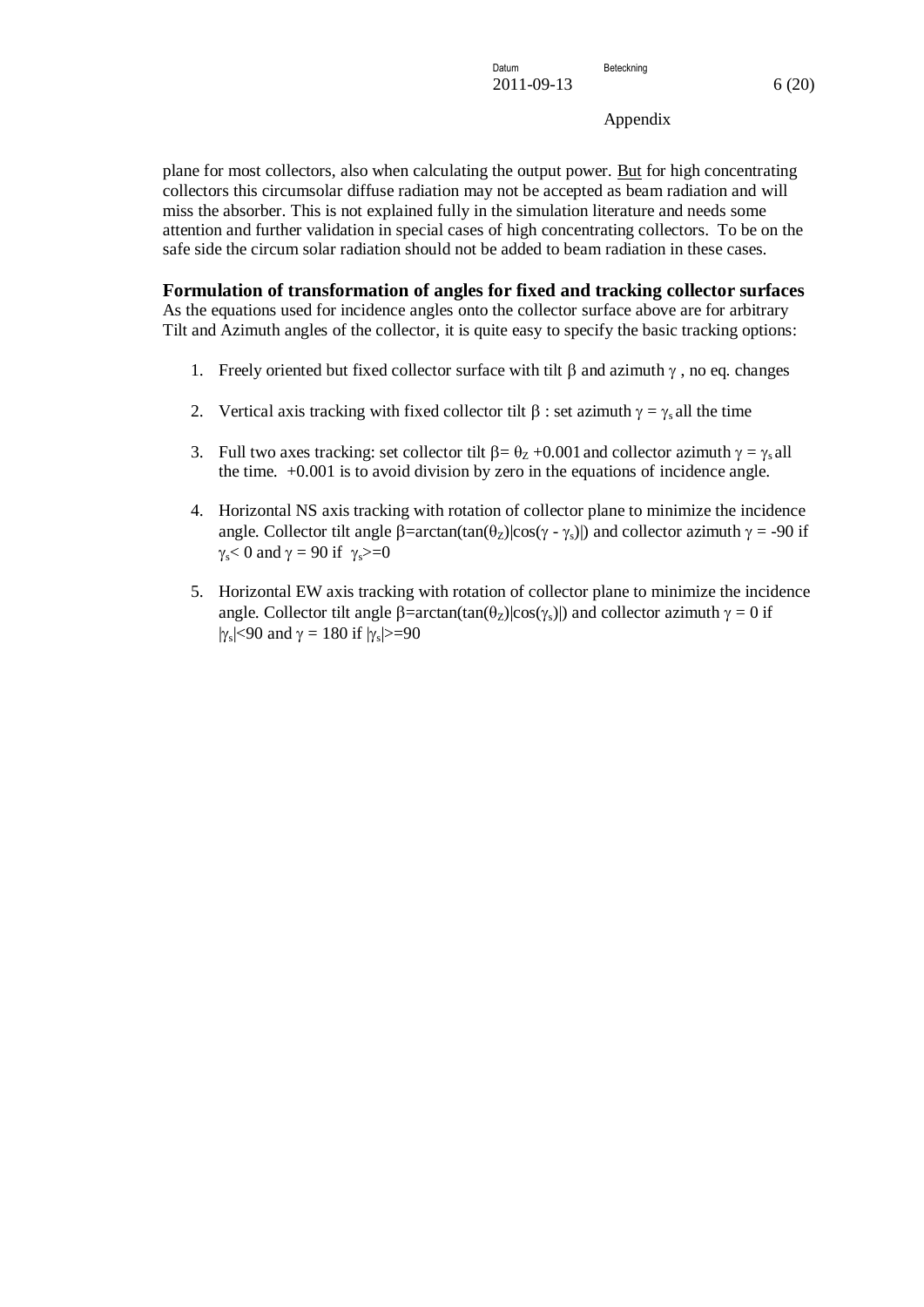# <span id="page-14-0"></span>**C. Short explanation of input parameters and description of output data**

### <span id="page-14-1"></span>**Generally**

All values for the collector in the calculations tool is based on the collector aperture area  $(A<sub>a</sub>)$ . For the Swedish subsidy the energy output per module (gross area) is to be used. The calculated energy output is therefore to be multiplied with the aperture area of the collector and this value (C) together med the number of modules is written in to the subsidy form.

All numbers have to be entered with the "." as the decimal separator. Also make sure that Windows uses "." as the decimal separator. Try to always use 3 (three) significant figures for all inputs.

### <span id="page-14-2"></span>**"Collector information"**

### <span id="page-14-3"></span>**Measurements according to: Steady State (EN 12975-2, chapter 6.1)**

These parameter inputs are used if the collector is measured according Steady State. In some cases collectors are measured according to Steady State but the results are given in terms of  $n_0$ ,  $a_1$  and  $a_2$ . In that case, the collector efficiency for beam and diffuse radiation  $(\eta_0)$  is often weighted by 85% beam radiation at 15 degrees incidence angle and 15% diffuse radiation. If that is the case this alternative is a good approximation.

### *η(0), Zero-loss collector efficiency [-]*

The parameter  $\eta_0$  is the collector efficiency when the mean collector temperature and the ambient temperature are equal. This refers also to a radiation at a right angle, no wind, and a division of beam and diffuse radiation of maximum 30% diffuse radiation.

### *a1, First order heat loss coefficient [W/m<sup>2</sup>K]*

The collector efficiency depends on the difference between the collector mean temperature and the ambient temperature and decreases with higher over temperature in the collector. The coefficient  $a_1$  describes the first degree of temperature dependence of the heat losses from the collector in terms of  $W/m^2K$  and with a wind speed at 2-4 m/s.

### *a2, Second order heat loss coefficient [W/m<sup>2</sup>K 2 ]*

The coefficient  $a_2$  describes the second degree of temperature dependence of the heat losses from the collector in terms of  $W/m^2K^2$ .

### *Tilt angle [degrees]*

The desired collector tilt angle with respect to horizontal degrees i.e. 90 degrees is equal to vertical.

### <span id="page-14-4"></span>**Measurements according to: Quasi Dynamic Testing (EN 12975-2, chapter 6.3)**

This test method is giving the desired coefficients according to below.

### *F'(τα)en, Collector optical efficiency for direct irradiance[-]*

The parameter  $F'(\tau\alpha)$ en is the collector efficiency when the mean collector temperature and the ambient temperature are equal. This refers also to a radiation at a normal incidence, no wind, and beam radiation.

### *Kθd, Incidence angle modifier for diffuse radiation [-]*

The diffuse irradiation is assumed to have a constant incidence angle modifier described by Kθd [- ]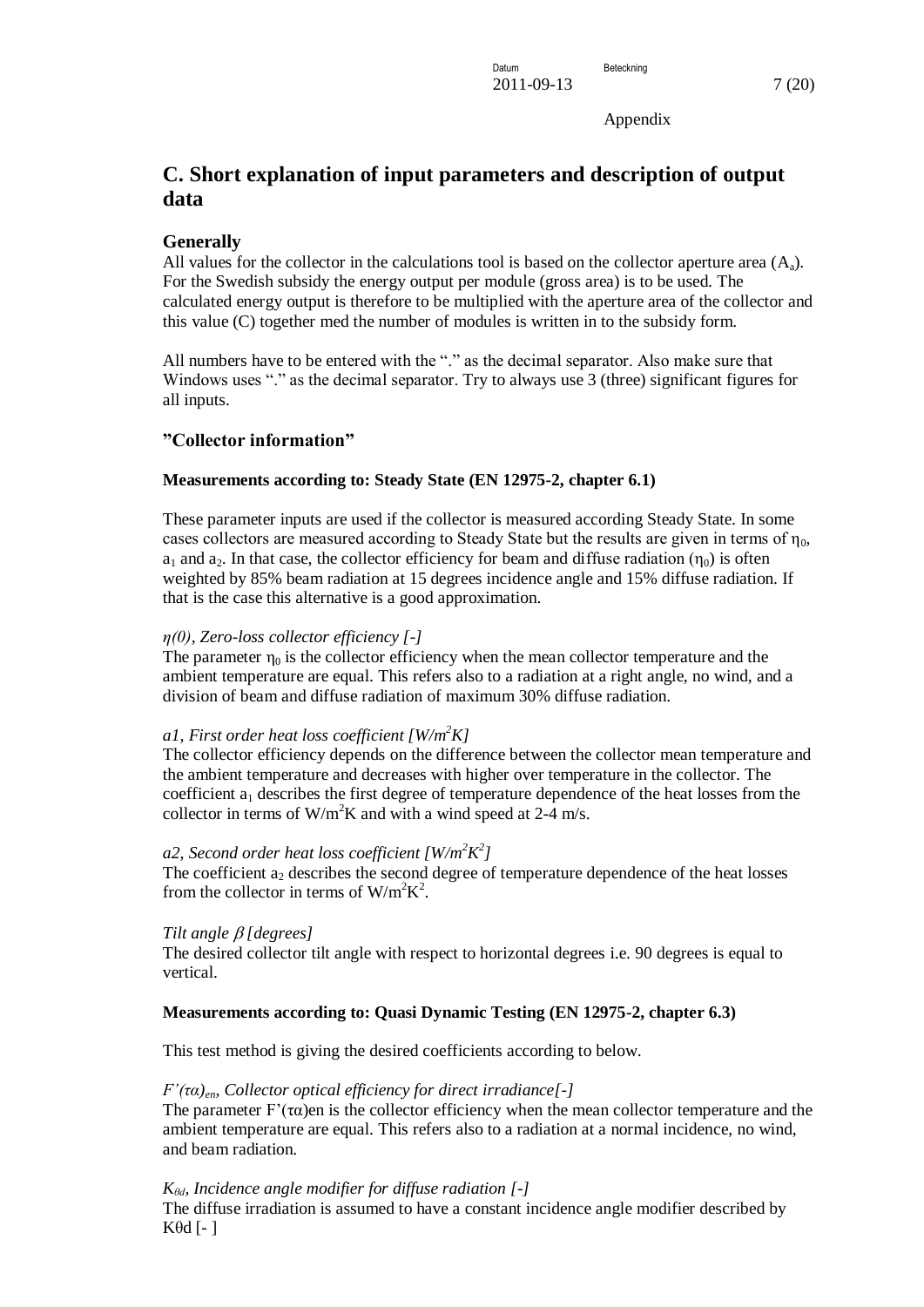### *c1, First order heat loss coefficient [W/m<sup>2</sup>K]*

The collector efficiency depends on the difference between the collector mean temperature and the ambient temperature and decreases with higher over temperature in the collector. The coefficient  $c_1$  describes the first degree of temperature dependence of the heat losses from the collector in terms of  $W/m^2K$  and without wind.

### *c2, Second order heat loss coefficient [W/m<sup>2</sup>K 2 ]*

The coefficient  $c_2$  describes the second degree of temperature dependence of the heat losses from the collector in terms of W/m<sup>2</sup>K<sup>2</sup>. Corresponds to  $a_2$  in the Steady State measurements.

#### *c3, Wind dependence of the heat loss coefficient [J/m<sup>3</sup>K]*

The coefficient  $c_2$  describes the wind dependence of the heat losses from the collector in terms of J/m<sup>3</sup>K. The coefficient c<sub>1</sub>, c<sub>3</sub> and the wind speed corresponds to a<sub>1</sub> trough a<sub>1</sub> = c<sub>1</sub> + u<sup>\*</sup>c<sub>3</sub> where u is the actual wind speed. In the calculations a constant wind speed of  $3 \text{ m/s}$  is used.

*c4 Long wave irradiance dependence of the heat losses, equal to F´*

*c6 Wind dependence of the collector zero loss efficiency[s/m]*

### *Tilt angle [degrees]*

The desired collector tilt angle with respect to horizontal degrees i.e. 90 degrees is equal to vertical.

### <span id="page-15-0"></span>**"Distribution temperature"**

Refers to the mean temperature of the collector heat transfer fluid. The Swedish subsidy is based on a constant mean temperature of 50 ºC and this version the variation is limited to a constant mean temperature of 25, 50 or 75º.

### <span id="page-15-1"></span>**"IAM Type"**

The incidence angle modifier can be defined in 2 different ways "Simple" or "User Defined", as described below:

#### <span id="page-15-2"></span>**"Simple"**

The incidence angle, for each angle, is characterized according to the equation:

 $K_{\theta b}(\theta_i) = 1 - b_0 \cdot (1/\cos \theta_i - 1)$ 

Where  $b_0$  is a coefficient to describe the IAM,  $\theta$  is the angle against the collector surface and  $K_{\theta b}(\theta)$  is the value to multiply with the efficiency factor at the specific angle. The  $b_0$  is normally stated in the test report, but some given as i.e.  $K_{\theta b}(50)$ . The  $b_0$  then has to be calculated through eq. 4.

#### <span id="page-15-3"></span>**"User defined"**

For some types of collectors the incidence angle modifier for every specific angle cannot be calculated according to a simple equation. The IAM then has to be presented by a table with the IAM for each angle. Under "User defined" the IAM is to be stated for each angle in steps of 10 degrees both in east-west and north-south direction. For an upright positioned vacuum tube the east-west direction is equivalent to the transversal direction and the north-south direction is equivalent to the longitudinal. In most cases the IAM is symmetrical in the eastwest direction and along the north-south direction. In the test report the values are given in a table but not always in every 10 degrees. In the excel tool all values have to be filled in. If some values are missing they have to be interpolated (compares to eq. 5). By definition the IAM value at the incidence angle 0 is 1.0 and 0 at 90 degrees.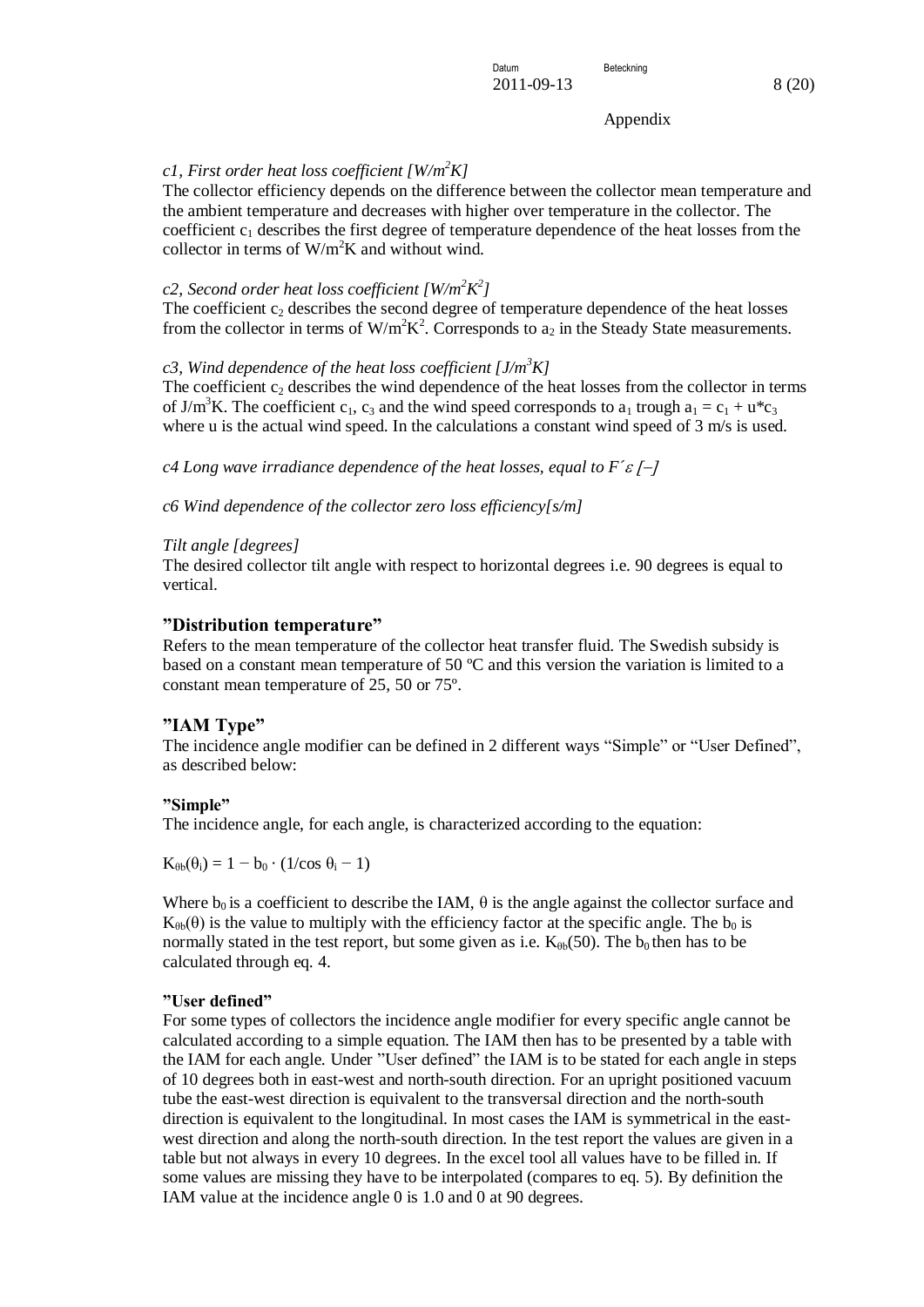### <span id="page-16-0"></span>**Description of the output sheet**

The output sheet (se sheet "Result") presents the monthly energy output of the solar collector per aperture area  $(A_4)$  at the constant temperatures of 25, 50 and 75 $\degree$ C. The monthly values are then summarised to an annual energy output at each temperature. As an output there is also a figure that shows the energy gain distribution over the year (see sheet "Figure").

The result sheet is also showing all the input parameters for the solar collector. As comparison the calculated values for  $F'(\tau \alpha)_{en}$  och  $K_{\theta d}$  are showed if the SS alternative is used.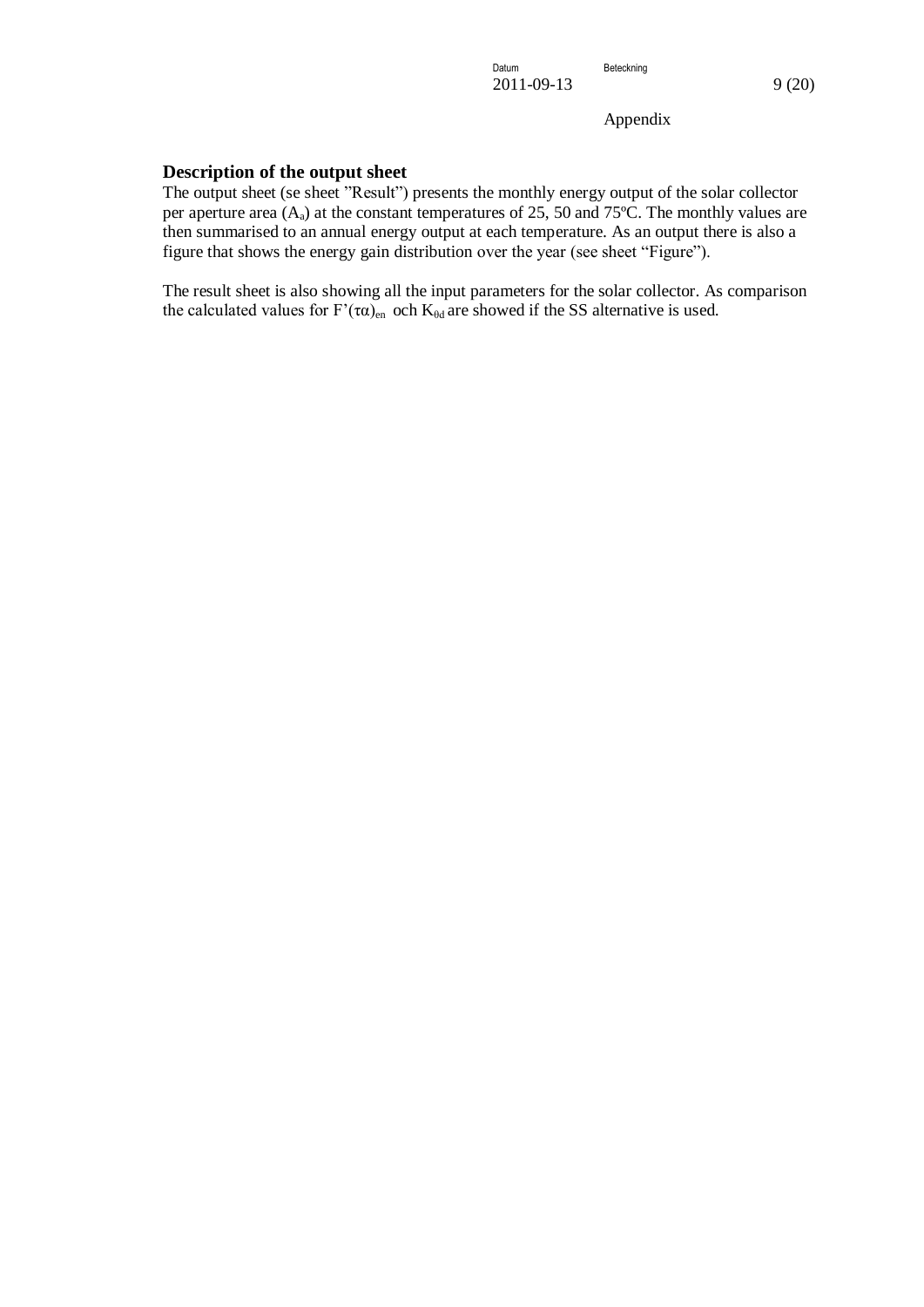## <span id="page-17-0"></span>**D. Interpolation of IAM type parameters**

The ability to interpolate unknown IAM parameters has been included in version 3.05 of the program. A button is added above the area where the IAM parameters are entered. When pressing the button, the empty boxes (in fact: the non-numeric boxes) are filled with interpolated values from the closest boxes with values. The algorithm used for this interpolation is described below.

- a. Check that there are values entered for -90°, 0° and 90°. If any of these boxes are empty a warning is shown and the interpolation is stopped.
- b. Retrieve all of the values in the boxes of the UserForm.
- c. Count the empty (non-numeric) boxes and save the indexes of them.
- d. Count the nodes (the numeric boxes used for the interpolation) and save the indexes of them.
- e. Loop through the nodes.
	- i. Calculate the linear equation.
	- ii. Fill the empty boxes with interpolated values using the linear equation.
	- iii. Repeat until all nodes (left-nodes) have been cycled.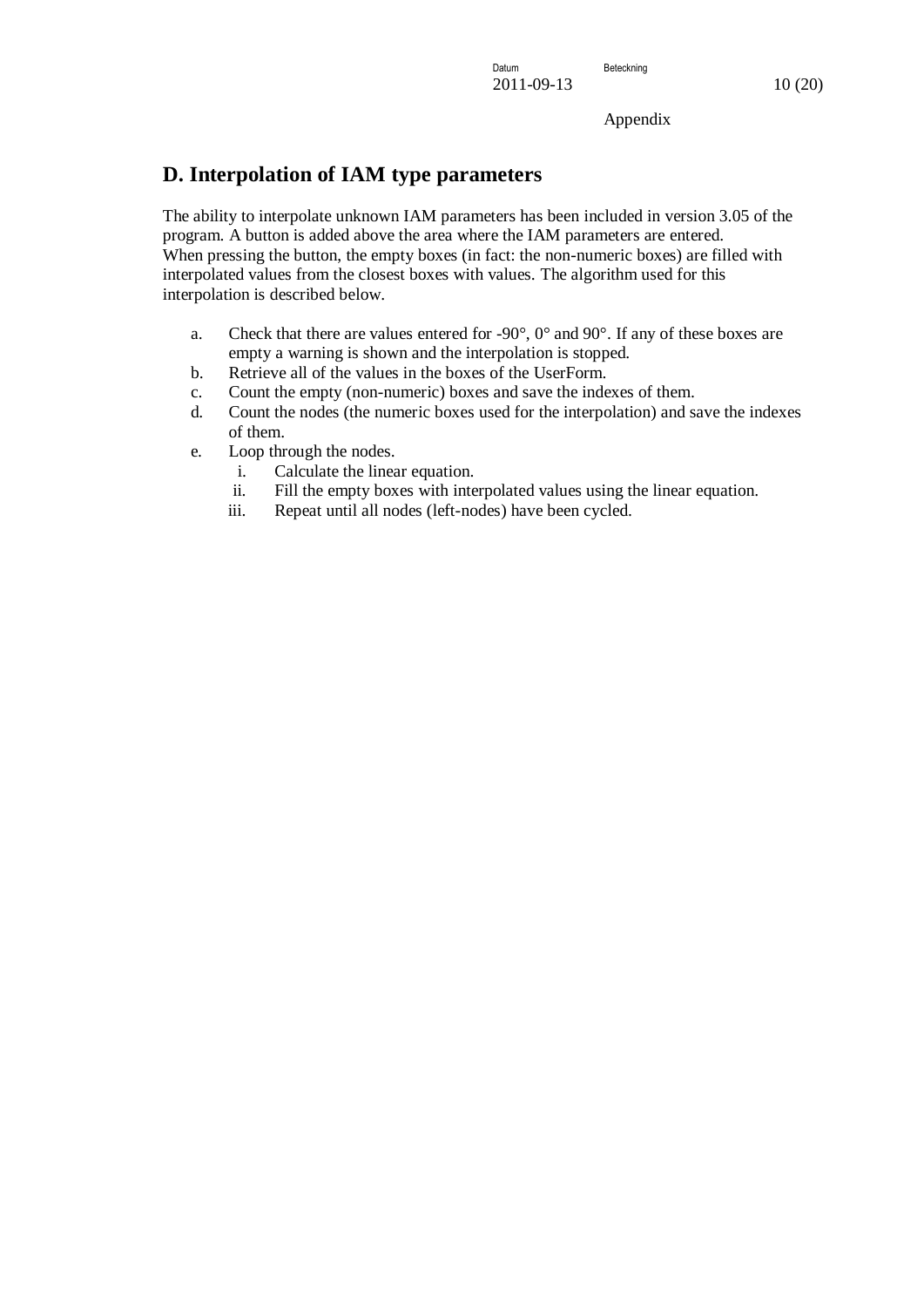Datum **Beteckning** 2011-09-13 11 (20)

Appendix

# <span id="page-18-0"></span>**E. Nomenclature**

| <b>Term</b>                  | <b>Definition</b>                                                                                     | Unit                     |
|------------------------------|-------------------------------------------------------------------------------------------------------|--------------------------|
| $a_1$                        | First degree of temperature dependence (Steady State)                                                 | $[Wm^2K^1]$              |
| $a_2$                        | Second degree of temperature dependence (Steady State)                                                | $[Wm^2K^2]$              |
| $A_{\rm a}$                  | Aperture area of the collector                                                                        | $\rm [m^2]$              |
| $A_G$                        | Gross area of the collector                                                                           | $\rm [m^2]$              |
| $b_o$                        | Constant for calculations of the incidence angle modifier                                             | $[-1]$                   |
| $c_1$                        | First degree of temperature dependence (Dynamic testing)                                              | $[Wm^2K^{-1}]$           |
| $c_2$                        | Second degree of temperature dependence (Dynamic testing)                                             | $[Wm^2K^2]$              |
| $c_3$                        | Wind dependence of the heat loss coefficient (Dynamic testing) [J/m <sup>3</sup> K]                   |                          |
| $c_4$                        | Long wave irradiance dep. of the heat losses, equal to $F\hat{\epsilon}$                              | $[-]$                    |
| $c_5$                        | Effective thermal capacitance, equal to $(mC)e$                                                       | [J/(m2 K)]               |
| $c_6$                        | Wind dependence of the collector zero loss efficiency                                                 | [s/m]                    |
| $F^{\prime}$                 | Collector efficiency factor                                                                           | $[-]$                    |
| $G^*$ or $G_T$               | Global or Total irradiance in collector plane                                                         | $[Wm^2]$                 |
| G <sub>horis</sub>           | Global or Total irradiance in horizontal plane                                                        | $[Wm^{-2}]$              |
| $G_{b\_horis}$               | Beam irradiance in horizontal plane                                                                   | $[Wm^2]$                 |
| $G_{d\_horis}$               | Diffuse irradiance in horizontal plane                                                                | $[Wm^2]$                 |
| $G_{bn}$                     | Beam irradiance in normal direction to the sun                                                        | $[Wm^{-2}]$              |
| $G_{\rm o}$                  | Extraterrestrial Radiation on horizontal plane                                                        | $[Wm^{-2}]$<br>$[Wm^2]$  |
| $G_{\text{bT}}$              | Beam irradiance in Tilted collector plane                                                             | $[Wm^2]$                 |
| $G_{\rm dT}$<br>LT           | Diffuse irradiance in Tilted collector plane<br>Local time                                            | [h]                      |
| $K_{\theta b}(\theta_i)$     | Incidence angle modifier for direct irradiance                                                        | $\left[ -\right]$        |
| $K_{\theta b,EW}$            | Incidence Angle Modifier (IAM) "EW" or "horizontally"                                                 | $\left[ -\right]$        |
|                              | Incidence Angle Modifier (IAM) "NS" or "vertically"                                                   | $[-1]$                   |
| $K_{\theta b \_NS}$          |                                                                                                       |                          |
| $K_{\theta$ Lcoll            | Incidence Angle Modifier along the coll. tubes or reflectors.                                         | $[--]$                   |
| $K_{\theta \text{Tcoll}}$    | Incidence Angle Modifier perpend. to coll. tubes or reflectors.                                       | $[-]$                    |
| $K_{\theta d}$               | Incidence angle modifier for diffuse irradiance                                                       | $\left[ -\right]$<br>[W] |
| $Q_t$<br>$Q/A_a$             | Mean power output during one time step<br>Useful energy extracted from the collector per m2           | [kWh]                    |
| $Q_{module}$                 | Useful energy extracted from the collector, annual energy gain [kWh per module]                       |                          |
| t                            | time step                                                                                             | [h]                      |
| $t_{\rm a}$                  | Ambient air temperature                                                                               | [°C]                     |
| $t_{\rm m}$                  | Collector mean temperature                                                                            | [°C]                     |
| $\theta_{Z}$                 | Solar Zenith angle (=90 - $\theta_H$ )                                                                |                          |
| $\gamma_{\rm s}$             | Solar Azimuth angle ( $0 =$ south, east negative)                                                     | [degrees]                |
| β                            | tilt angle of collector plane from horizontal                                                         | [degrees]                |
| γ                            | Collector azimuth angle from south $=0$ , east negative                                               | [degrees]                |
| δ                            | <b>Solar Declination</b>                                                                              | [degrees]                |
|                              | Solar hour angle                                                                                      | [degrees]                |
| $\omega$                     | Angle of incidence onto collector. (from collector normal)                                            | [degrees]                |
| $\theta_i$                   | Latitude of collector and climate data location                                                       |                          |
| φ                            |                                                                                                       | [degrees]                |
| $\theta_{\text{LsunNS}}$     | Solar Incidence angle in a vertical NS plane to the collector                                         | [degrees]                |
| $\theta$ <sub>Tsun</sub> EW  | Solar Incidence angle in an EW plane perpendicular to the coll. [degrees]                             |                          |
| $\theta_{\mathrm{L}$ coll    | Incidence angle onto coll. along the vacuum tubes or reflectors                                       | [degrees]                |
| $\Theta_{\text{Tcoll}}$      | Incid. angle onto coll. perpendicular to vac. tubes or reflectors                                     | [degrees]                |
| $\eta_{\rm o}$               | Solar collector zero-loss efficiency at $(t_m - t_a) = 0$<br>based on global or total radiation $G_T$ | $\left[ -1\right]$       |
| $F'(\tau\alpha)_{\text{en}}$ | Effective transmittance-absorptance product at $(t_m - t_a) = 0$                                      | $\left[ -1 \right]$      |